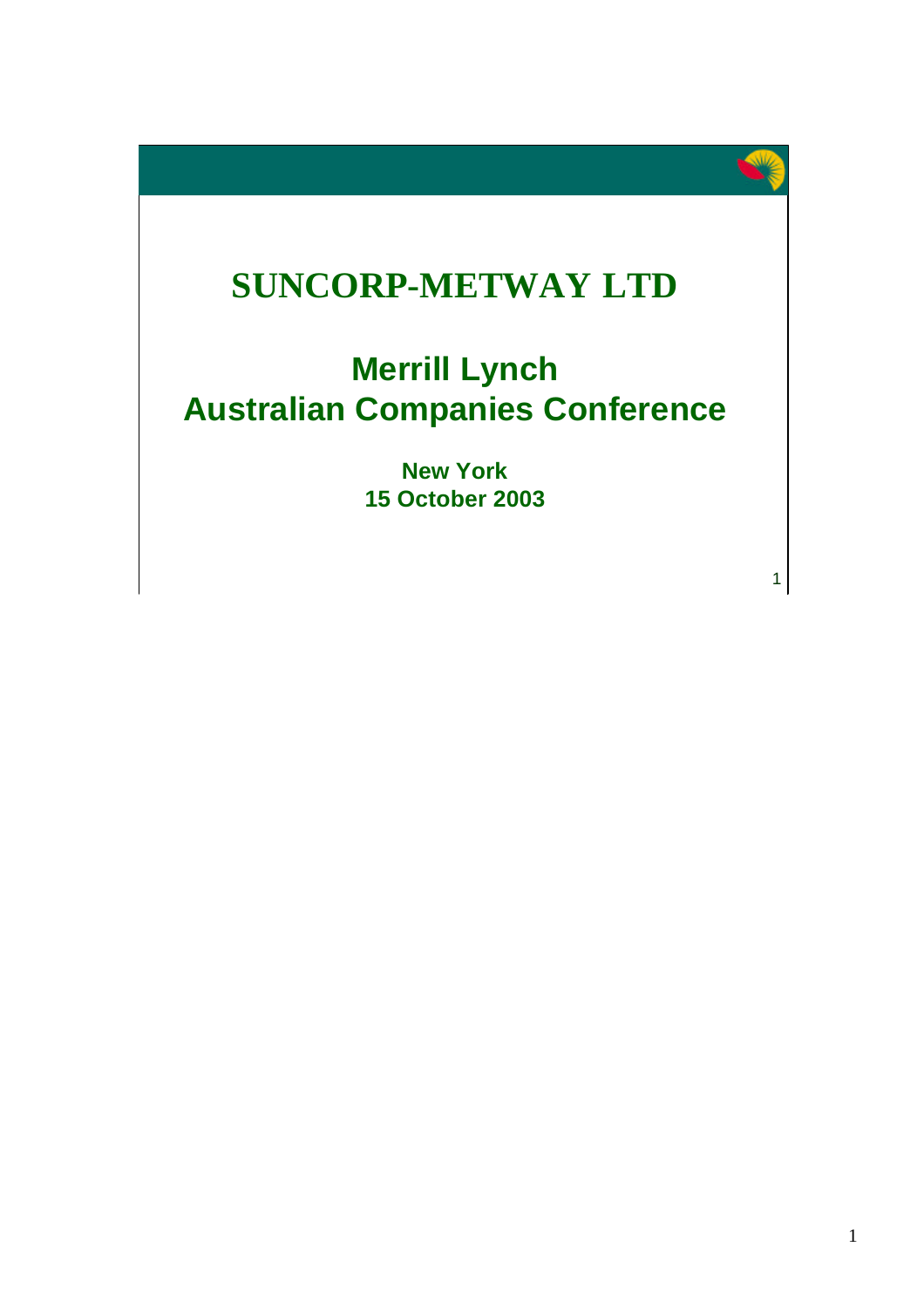- **Our history and strategic foundations**
- **Banking in profile**
- **General Insurance in profile**
- **Wealth Management in profile**
- **What differentiates Suncorp**
- **The financial services conglomerate strategy**
- **Our position in the business cycle**
- **Questions**

2

Good morning everyone.

You have heard from a number of major Australian companies over the past two days, and by now you would have a good sense of the positive outlook that exists for the Australian economy and for Australian companies in general.

Australian financial institutions in particular rank amongst the most sophisticated in the world, and the Australian regulatory and prudential environment remains one of the most stable and secure available for investors.

Today, I appreciate the opportunity to tell you a little about Suncorp and to showcase our business, the factors and attributes that make us different from our competitors, and the strategy we are adopting which we believe will enable us to outperform our competitors and produce a compelling investment opportunity.

I joined Suncorp as managing director in January, having come from Commonweatlth Bank, and I was immediately struck by the culture of the company. It is a friendly, local, can-do culture that has been developed over many years at Suncorp. Perhaps a good place to start today is to tell you a little about the company's history that has led to that cultural strength.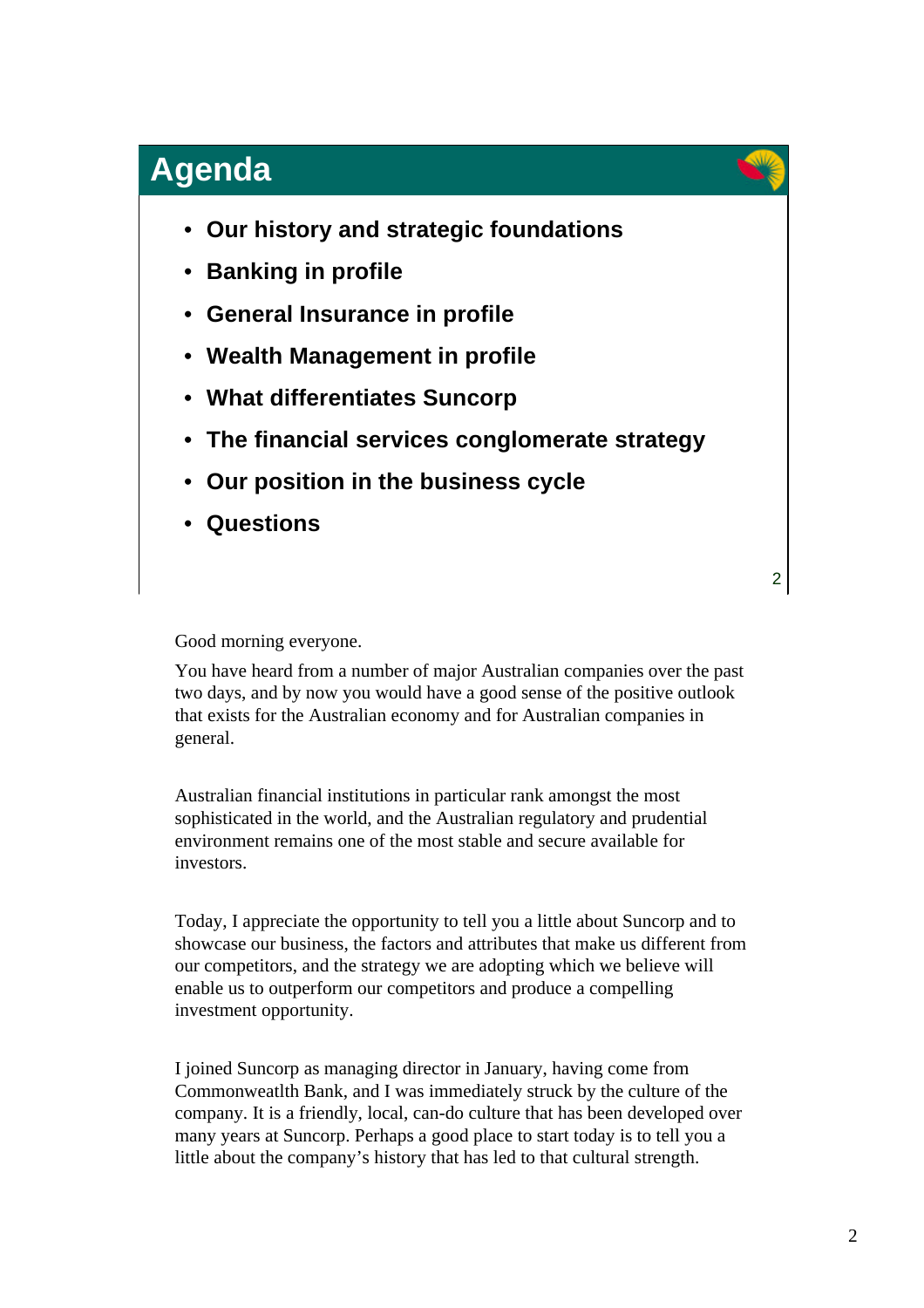

- The Suncorp we have today was created in 1996 from the merger of three financial institutions based in Queensland.
- The three were Metway, a publicly listed banking company which had started life as a building society; Suncorp, which was a government-owned corporation which was the biggest general insurer in the state, with a history going back to 1916; and the Queensland Industry Development Corporation, which was a government owned business bank and agribusiness lender which was started in 1902.
- The sale of Suncorp and QIDC to Metway was a virtual privatisation of the two government owned institutions, with the outcome being the creation of a major Queensland-based financial institution with the scale to compete on a national basis.
- That initial grouping of companies was carefully melded into a unified financial services company, with a strong Queensland base, and we then began to expand our franchise nationally.
- Then in June 2001, we announced the \$1.3 billion acquisition of the NSW based GIO general insurance business, which was a transformational acquisition. It makes us the third largest general insurer in Australia, tripling our annual premium revenues, providing us with a much broader business base, significant market shares in Australia's most populous states, and a national distribution network.
- Since then, we have completed the GIO acquisition, integrated the operations and extracted annual benefits worth \$240 million.
- Suncorp is now capitalised at more than \$6 billion and is one of Australia's largest 30 companies. We have 200,000 shareholders, 8000 staff and 3.8 million customers. We are the country's sixth largest bank, and among the top three insurers in the nation, with total assets of \$35 billion (Australian).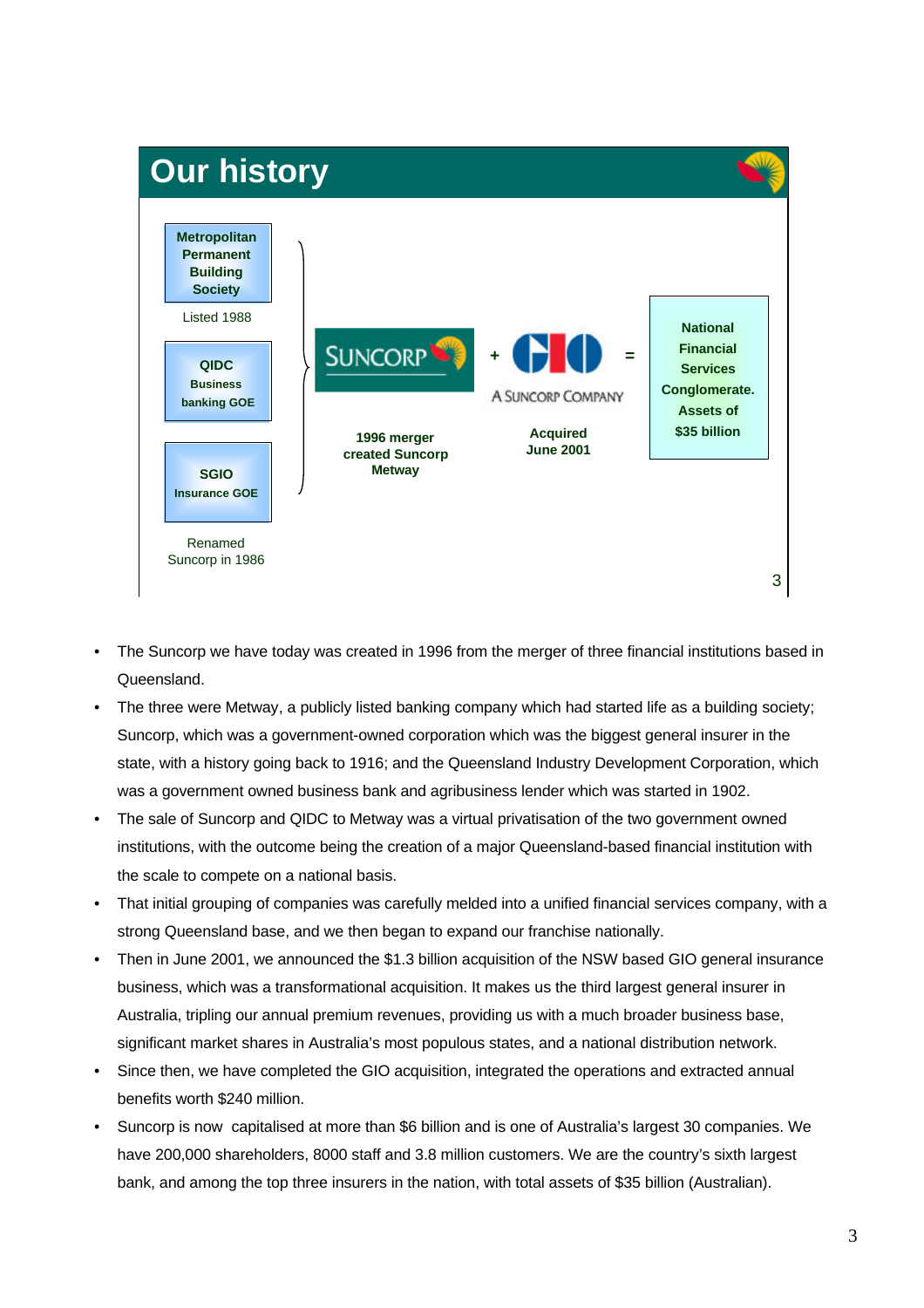# **Solid business foundation**

So



| <b>Banking</b>             | <b>Market Share</b> | <b>Market Position</b> |
|----------------------------|---------------------|------------------------|
| <b>Queensland Deposits</b> | 20%                 | #1                     |
| <b>Queensland Lending</b>  | 16%                 | #3                     |
| <b>Australia Assets</b>    | 3%                  | #6                     |
| <b>General Insurance</b>   |                     |                        |
| <b>Queensland Premiums</b> | 35%                 | #1                     |
| <b>Australia Premiums</b>  | 13%                 | #3                     |
| <b>Wealth Management</b>   |                     |                        |
| <b>Australia FUM</b>       | 1%                  | #19                    |
| ource: APRA                |                     |                        |

So we have built a solid business foundation, and we are unusual in the sense that we have three major business lines being Banking, General Insurance and Wealth Management. None of our competitors have the same broad mix of businesses that we posses, and I will say a little more about that later in the presentation.

In Banking, we have total lending of \$25 billion, including securitised assets, which makes us the sixth largest bank in the country. In Queensland, we are as big as our Big 4 competitors, with approximately 16% of lending and 20% of deposits. We are now building our national market shares, and have approximately 3% of the national market with approximately 900,000 customers.

In General Insurance we are the biggest general insurer in Queensland, with 35% of premiums, and nationally we rank in the top three with total annual net earned premiums of more than \$2 billion and more than 3 million customers. So we have significant scale.

In Wealth Management, we have approximately \$10 billion in funds under management, and while we remain a small player in the national context, we are big enough to be able to offer a comprehensive suite of products to our 150,000 customers, and earn a meaningful profit contribution.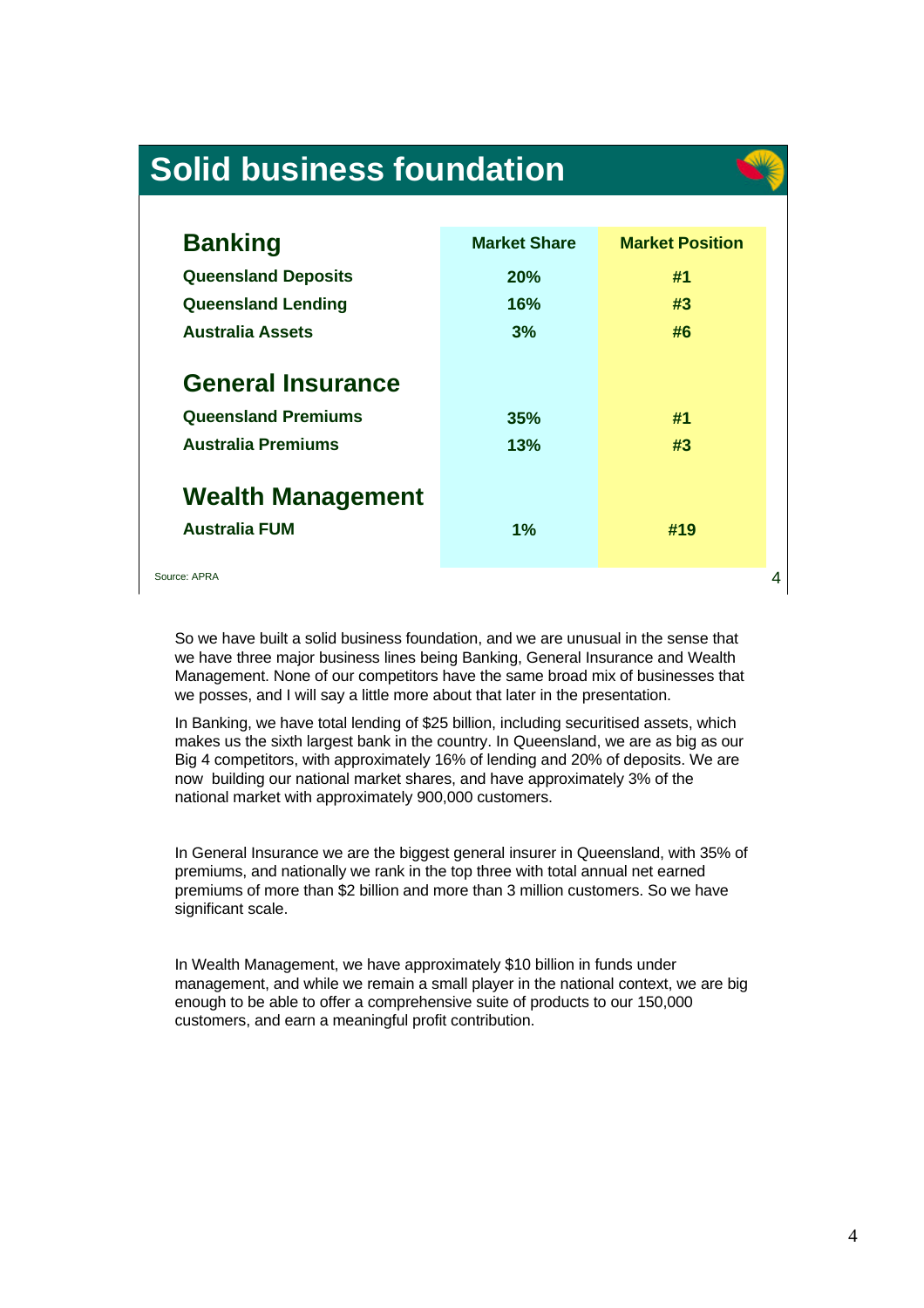

#### **Profit before tax, goodwill and abnormal items (\$millions)**



• Since our initial merger in 1996, we have established a strong track record of improved profitability. Our profit before tax, goodwill and abnormal items has increased from \$243 million at June 1997, to \$601 million at the year to June 2003.

• That is an increase of 147%

• Furthermore, we have a diversified income stream, with Banking contributing roughly half our profits, GI 40% and WM and other making up the rest. From a risk perspective, that is very important.

• By having a portfolio of earnings streams, we significantly reduce our earnings risk and therefore improve our financial security. We are not totally reliant on one line of business, as is the case with some of our competitors. Instead, we have three distinct business streams providing a portfolio diversification benefit.

• You will see there was a temporary set-back in profits in 2002. This was partly due to reductions in investment income as the equity markets turned down. But it was also affected by the GIO acquisition, as we bore the costs of the integration, but had yet to extract the full financial benefits. You can see from the 2003 results that we are now realising the benefits of the acquisition and generating strong earnings growth.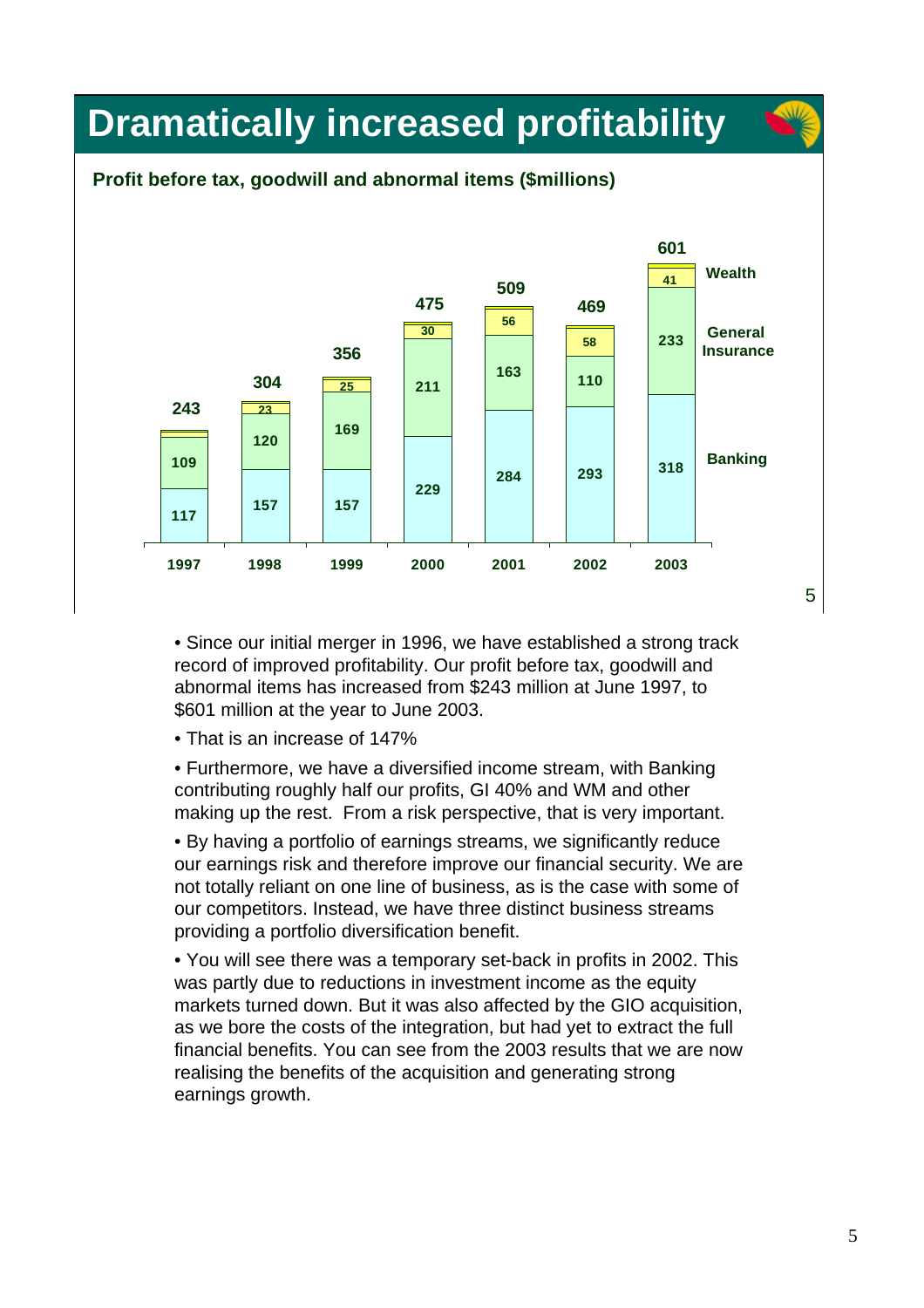

6 • **Our history and strategic foundations** • **Banking in profile** • **General Insurance in profile** • **Wealth Management in profile** • **What differentiates Suncorp** • **The financial services conglomerate strategy** • **Our position in the business cycle** • **Questions**

Let me now look at each of the business divisions in a little more depth, beginning with Banking.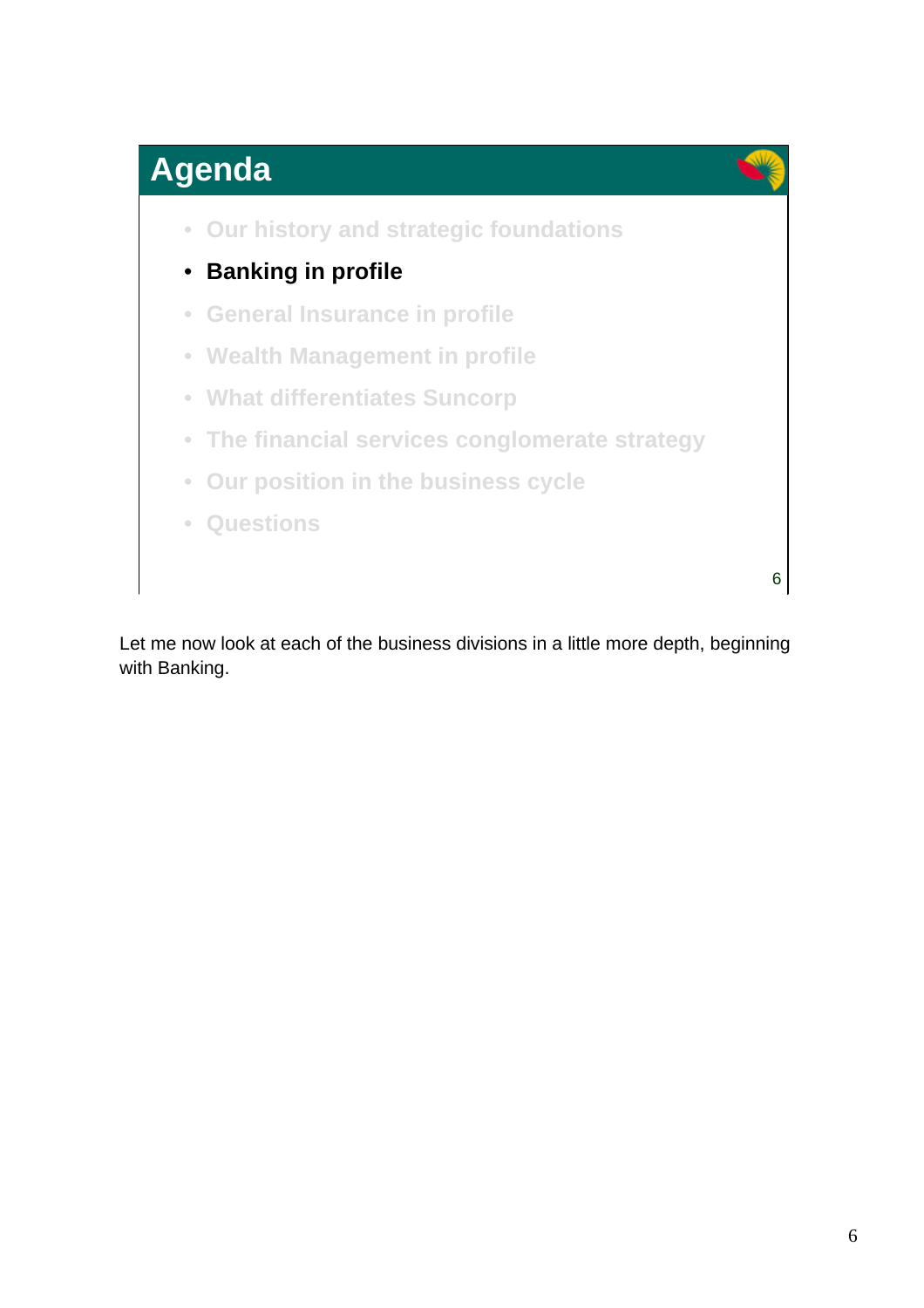

- Our banking division has been able to report steady growth in profits since the original merger, reaching \$318 million before tax in June 2003.
- That is equivalent to a very healthy return on equity of 19%.
- We have been able to grow lending strongly since the original merger, and we have almost doubled our loans and advances since 1997.
- As you can see from the right hand chart, our portfolio is made up of retail and business lending.
- Retail loans make up 60% of the portfolio, and business lending roughly 40%. This is a larger proportion of business lending than our competitors, reflecting the contribution of the QIDC business to our original merger. Importantly, it is low risk business lending, with no exposure to large scale corporate lending.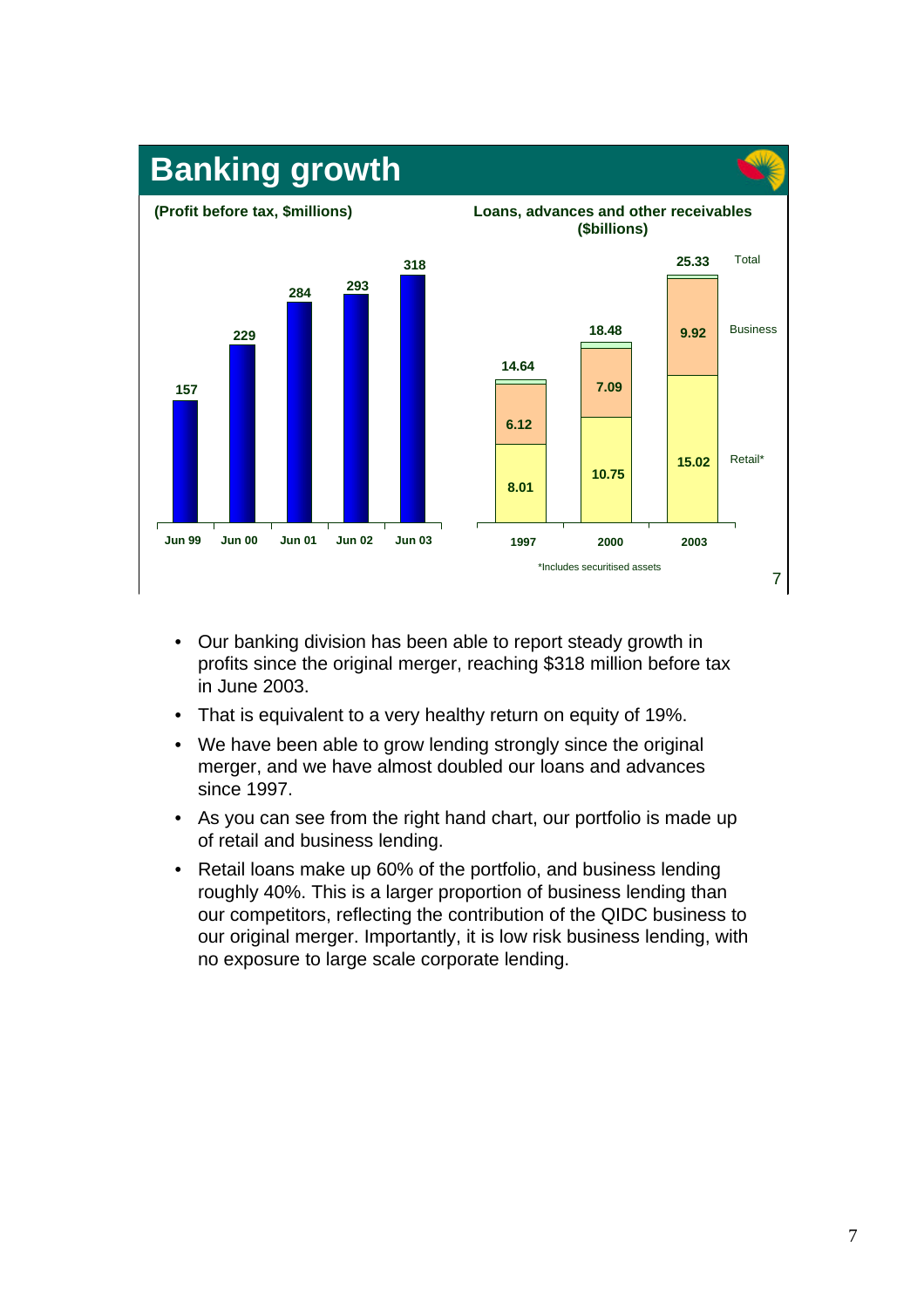

• This slide breaks down the portfolio by geography and by type of business.

• You can see from the slide on the left that the bulk of our lending remains in Queensland, at 64%, but that compares with 81% in 1998, and we are steadily increasing our interstate lending.

• 19% of our lending now comes from NSW, Australia's biggest state, and 14% from Victoria. So we are improving the geographical diversity of the book.

• In terms of assets, we have a very diversified portfolio, underpinned by low risk housing, which makes up 59% of the portfolio. Loss rates in housing in Australia are very low, and we continue to maintain tight lending policies in that segment, with high levels of security and with borrowers rigorously assessed in terms of their capacity to meet repayments.

• Business lending is split between a number of different segments, with the vast bulk of it secured by bricks and mortar. We undertake very little cashflow lending and we maintain very low default rates in the portfolio. At June 2003, our impaired assets were at their lowest levels for more than five years, and bad debts were tracking at approximately 30 basis points of risk weighted assets.

• The biggest single segment of the business banking portfolio is property investment, which makes up 10%. That is lending for investment in assets such as office blocks, shopping centres, warehouses and commercial premises.

• Commercial lending, which is lending to small and medium sized enterprises, amounts to 8% of the portfolio, and again, this is mainly secured by real estate.

• Development finance, that is mainly lending for residential units and housing developments, represents 6% of the portfolio, and it is high margin business, again with very low loss rates. The property development sector has been growing strongly in Australia in recent years, fuelled by low interest rates and rising property prices, and it continues to grow strongly. However, we maintain tight credit policies, only lending to developers with a proven track record and strong security positions. We keep a close watch on the market, our loss rates remain very low, and we believe we have particular expertise in the segment.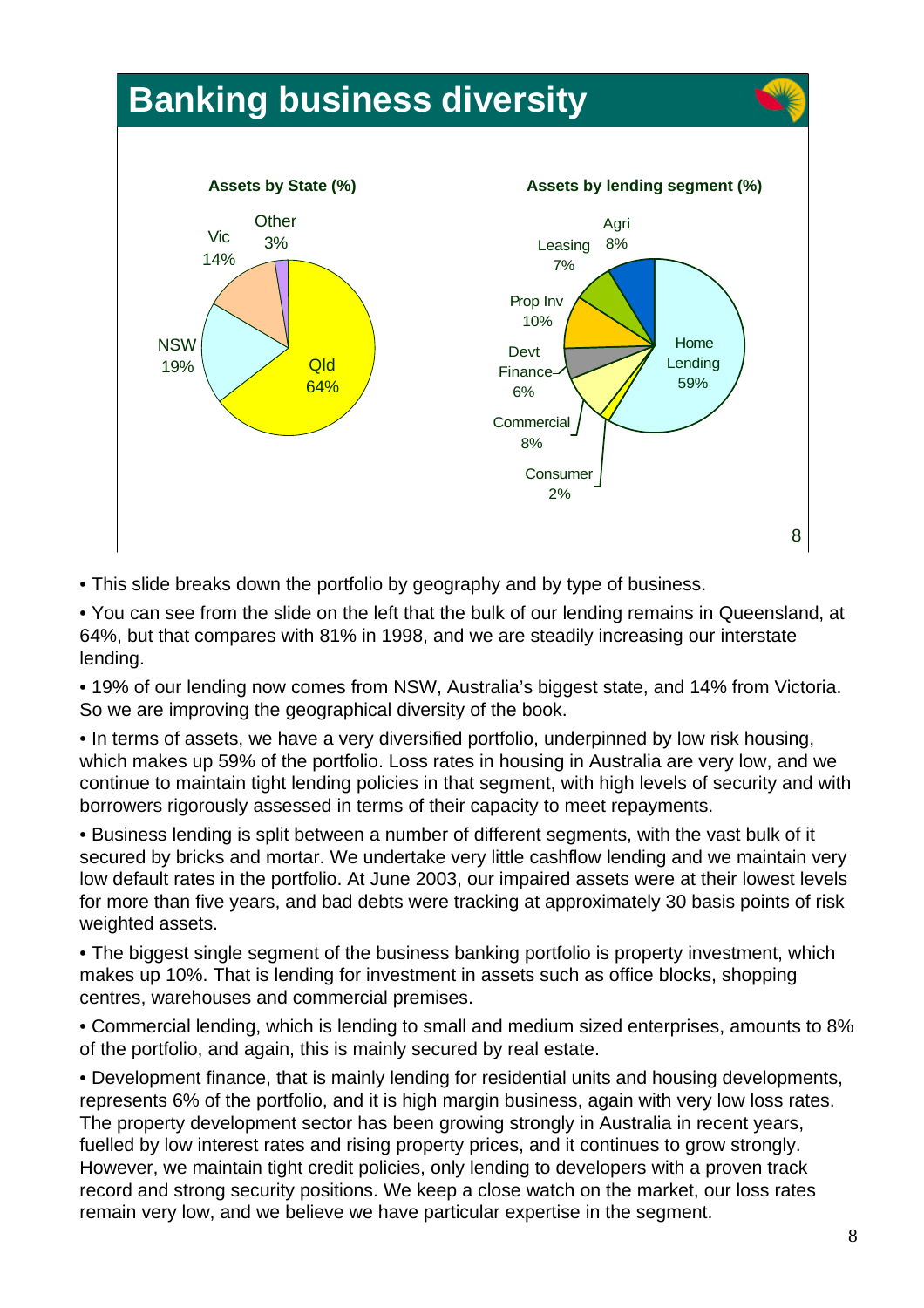# **Notes page only**



• Agribusiness constitutes 8% of the portfolio.

• We have been involved with agribusiness through QIDC and its predecessor, the Agricultural Bank, since 1902 and we have an excellent track record in the segment.

• We are diversified across a wide range of agricultural segments and virtually all of our agribusiness lending is secured by property.

• As you may know, Australia has been suffering an uprecedented drought in recent years, which has given us a real life opportunity to rigorously stress test our portfolio. While that has led to an increase in impaired assets in agribusiness, as some farmers have struck cash flow problems, this has not translated into significantly increased bad debts. This is because of our strong security levels.

•For example, a farmer with a \$2 million property may strike difficulties meeting repayments on a \$200,000 loan, but we are never going to take a loss because of the underlying property security.

• The drought has eased in many parts of Australia over the past few months, and we remain very comfortable and committed to the agribusiness industry.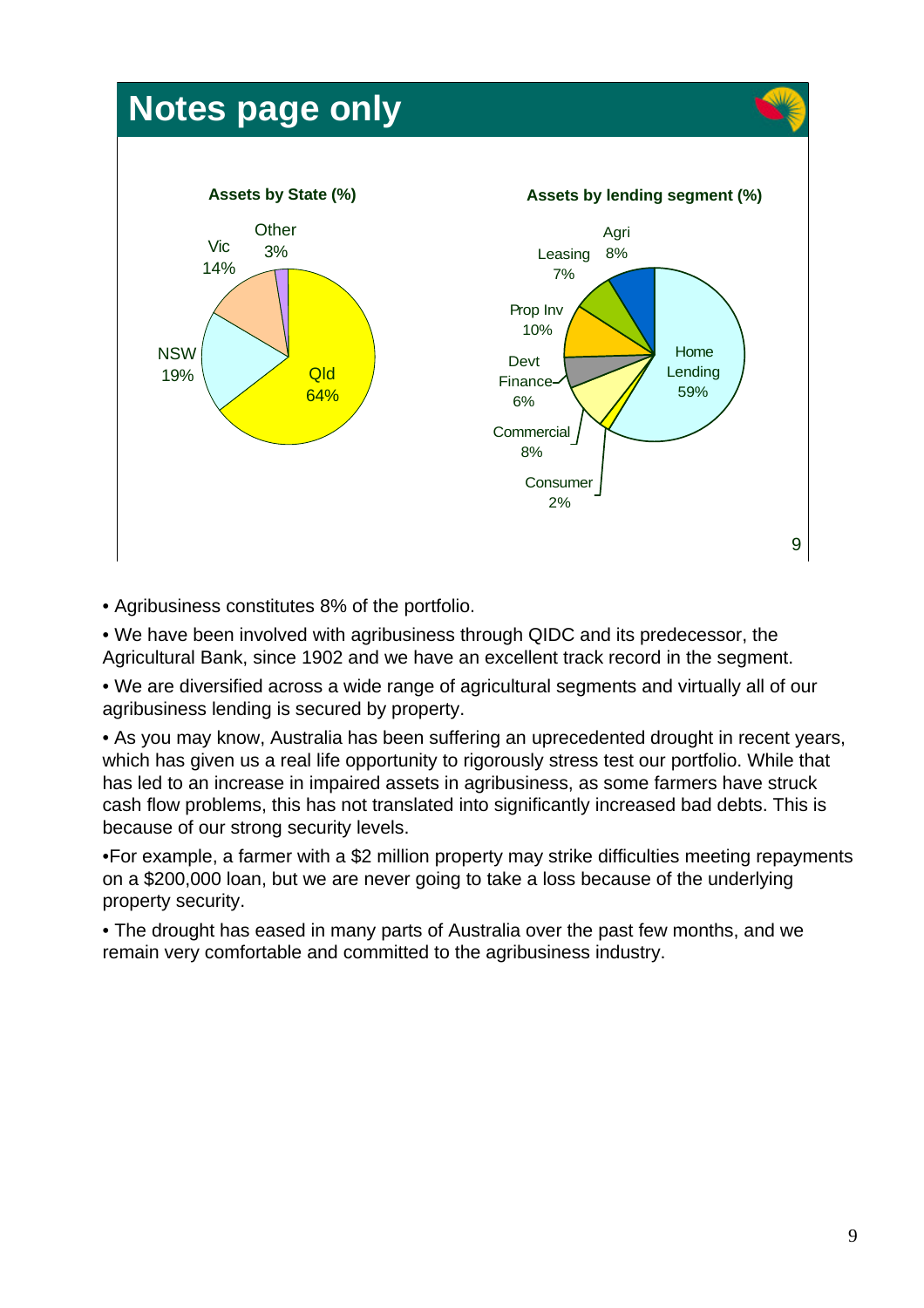

• Our cost performance in banking has been impressive, and we have consistently improved our efficiency and maintained our competitive position.

•Our cost to income ratio is now at 50%, which puts us in line with the majors and well below our regional banking competitors.

• Our cost to assets ratio, at 1.34% is amongst the best in Australia.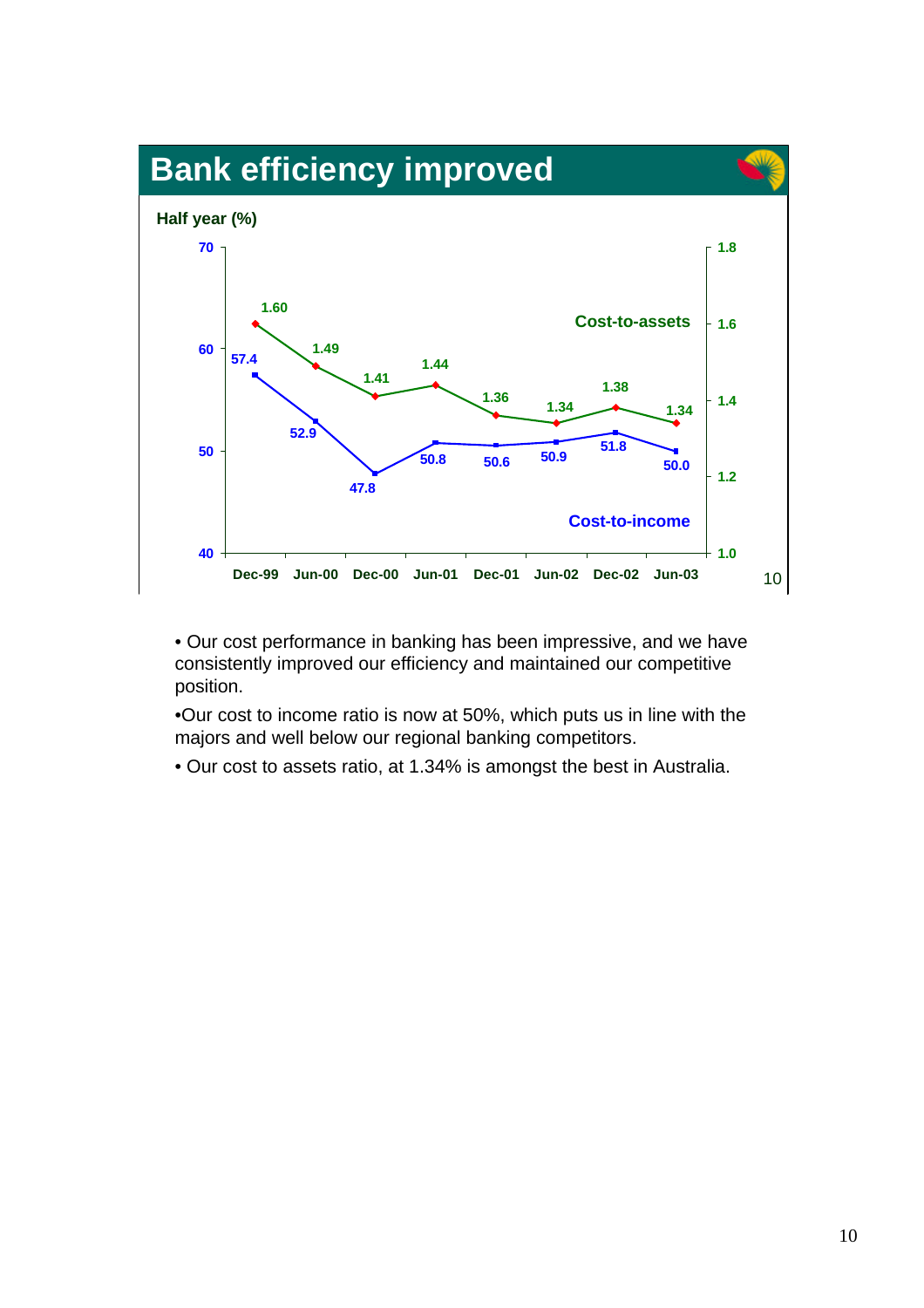

- **Our history and strategic foundations**
- **Banking in profile**
- **General Insurance in profile**
- **Wealth Management in profile**
- **What differentiates Suncorp**
- **The financial services conglomerate strategy**
- **Our position in the business cycle**
- **Questions**

11

So that gives you a snapshot of the banking business. I will now turn to general insurance.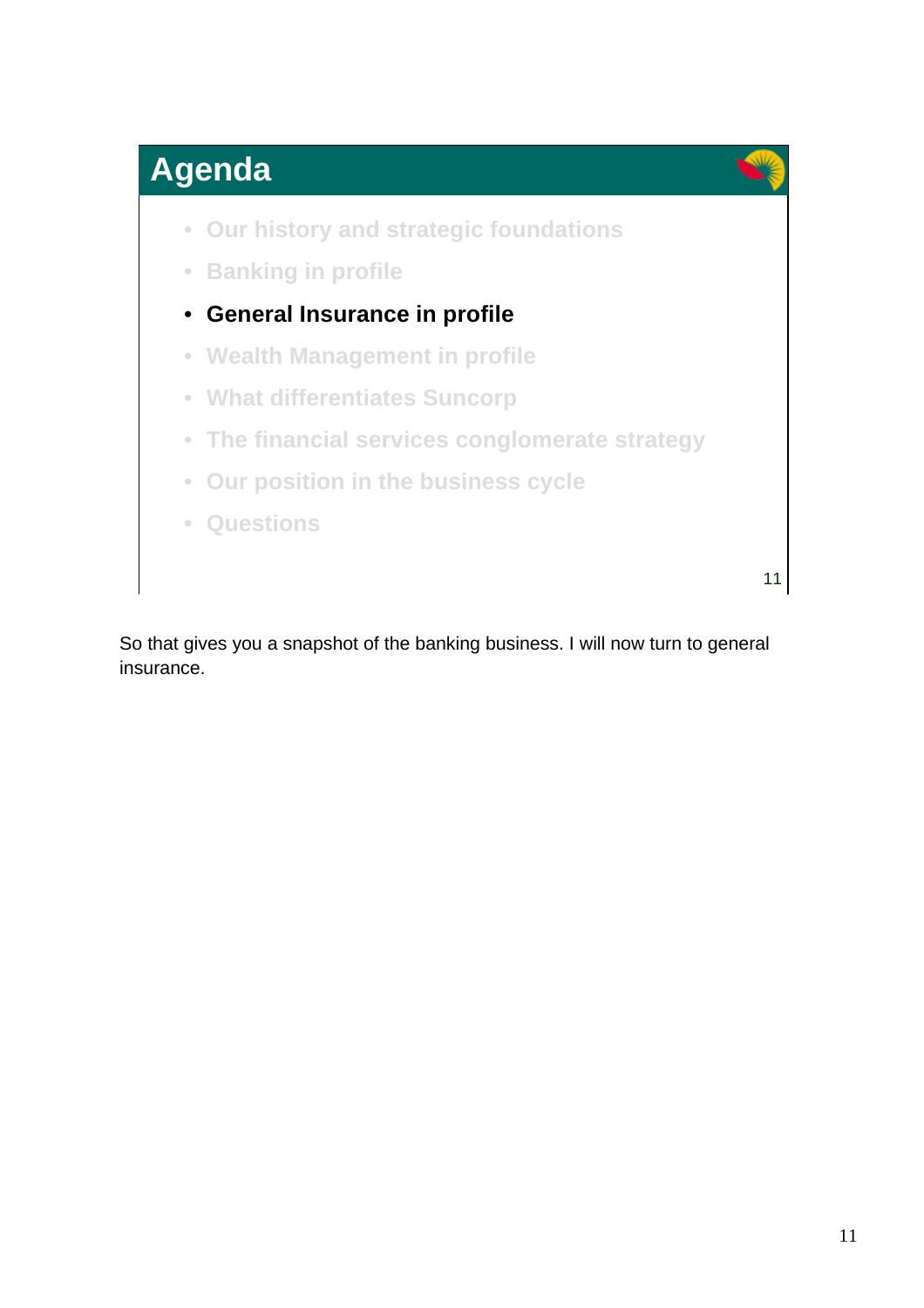

• As you have probably heard today, the fundamentals in Australia's general insurance industry have improved dramatically over the past two years due to increased pricing and improved prudential and regulatory requirements. We believe this is a structural and sustainable change to the industry, and the favourable conditions are likely to persist for the foreseeable future.

•The industry also has consolidated substantially, so that the top 5 companies now account for approximately 70% of premium. That is a positive factor for the industry. While competition remains strong, there is greater rationality about competitor behavior, with participants now all focused on security and delivering strong underwriting profitability.

•We have a broad mix of businesses, with 70% in personal lines and 64% in short tail business. You can see from the slide on the right the main categories of business we write, and the bulk of it is just your normal property and casualty insurance. We do not write any reinsurance business and maintain very rigorous risk controls.

•We are a conservative company, with strong reserving policies and prudential margins of 25-30%. Altogether, we have some \$3.8 billion in outstanding claims reserves, and we maintain a 90% probability of sufficiency, which is amongst the best in the industry.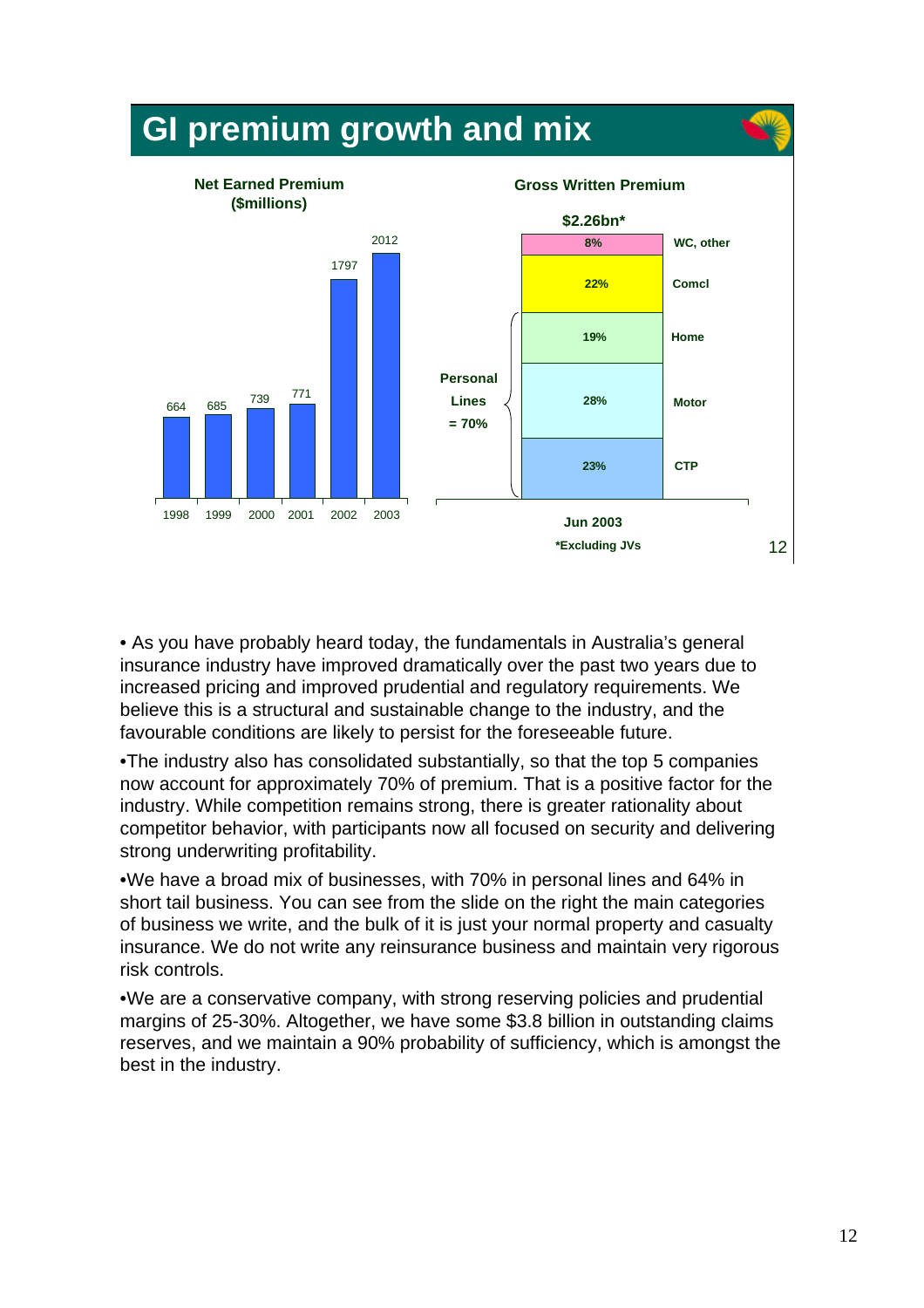

Our General Insurance profitability has improved dramatically over the past few years, partly due to the fundamental adjustment in industry pricing, but also because the benefits of the GIO acquisition have begun to flow through to our bottom line.

You can see on this slide that our underwriting profits have been growing consistently, and in the half year to June 2003, we reported an underwriting profit of \$26 million.

Our insurance trading result, which includes investment income on the technical provisions we hold to pay claims, and is the best indicator of insurance profitability, rose to \$129 million. That is equivalent to 12.8% of premium, and that is the highest margin of any of the major insurers in the Australian market.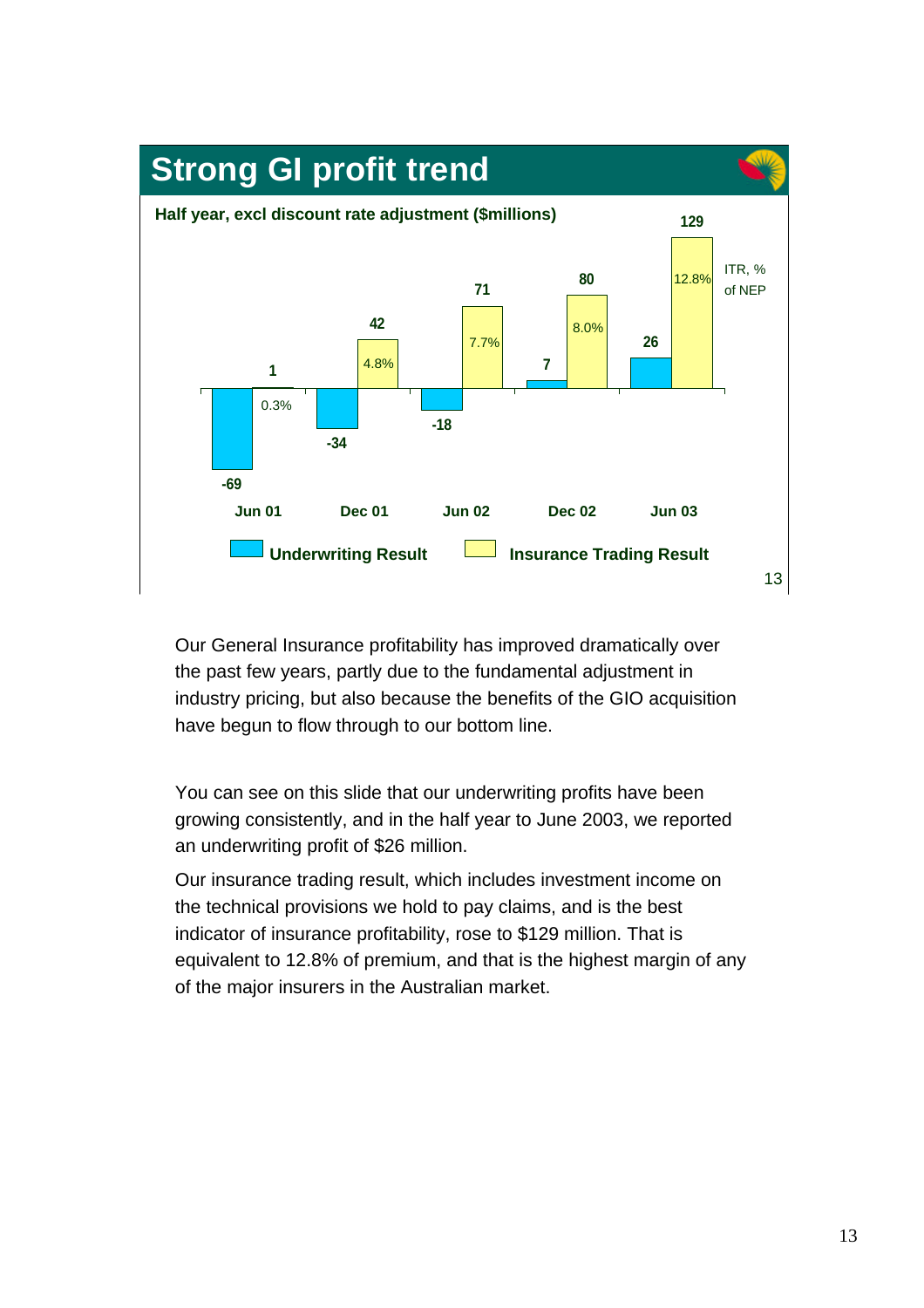

- This slide looks at the GIO acquisition and the progress we have made in extracting benefits from the merger of the GIO business with the previous Suncorp Metway operations.
- We said in December 2001 that we expected to be able to achieve annual savings and benefits from the merger worth \$240 million in a full year, or \$120 million in a half year.
- Those benefits were mainly cost savings, available from combining and rationalising processing, distribution, information technology, marketing and head office costs.
- The market at the time was sceptical of our capacity to deliver the savings, but we have achieved them, and they are now clearly visible in our results.
- You can see from this slide that by the end of June 2003, at the completion of the integration program we called Transformation, we had achieved the annualised target of \$240 million in savings and benefits. And in the current half year to December 2003, that will translate into an improvement in profits of \$120 million, compared with the starting point at December 2001.
- We think this is an impressive performance, and importantly, it shows that we now possess very strong integration capabilities and business improvement skills, that we are now bringing to bear on a continual basis throughout our businesses.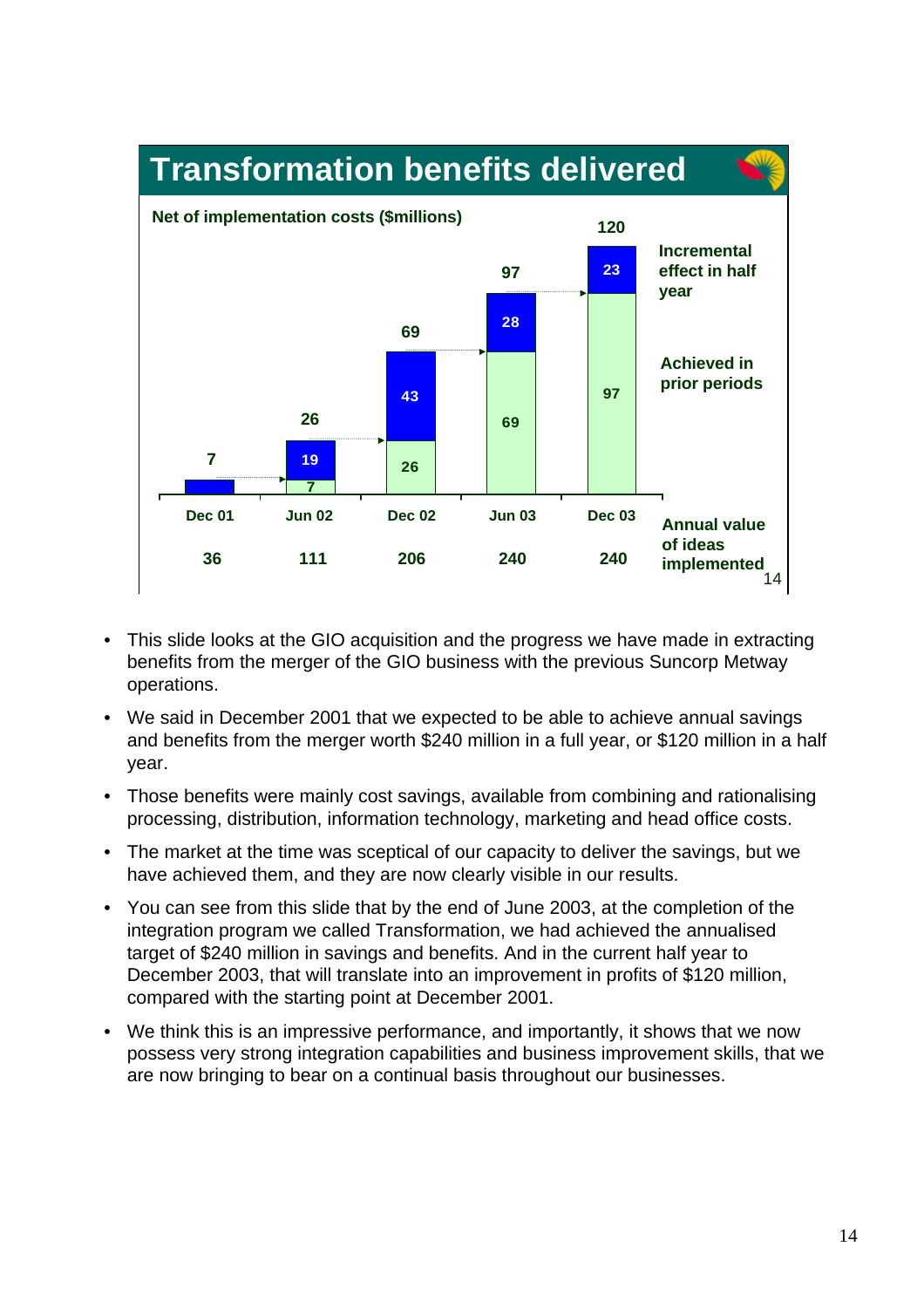

- **Our history and strategic foundations**
- **Banking in profile**
- **General Insurance in profile**
- **Wealth Management in profile**
- **What differentiates Suncorp**
- **The financial services conglomerate strategy**
- **Our position in the business cycle**
- **Questions**

15

Turning now to Wealth Management.

On an absolute profit contribution basis, Wealth Management is the smallest of our business lines, but it is arguably the segment with the greatest growth potential, both in terms of the industry and our business.

While the sector has experienced difficulties in recent time I think the outlook for the medium term future is positive.

It is clear that over the past year, Wealth Management businesses have been under pressure as a result of equity market performance and softening demand as consumers place their funds into more traditional investments.

However the medium term growth prospects are strongly underpinned by the need for Australians to provide for their own retirement needs and the compulsory nature of superannuation.

This anticipated growth rate has led some of our banking competitors to make significant WM acquisitions over the past few years, and in retrospect may have paid too much.

Suncorp has not engaged in that process because we could not see the value in the prices being asked, and it has turned out to be a good decision.

We have grown our Wealth Management business through leveraging the highly developed cross sell capabilities in the organisation, our strong investment performance and bringing together the appropriate product set for our customers.

It is this proven track record and proven capabilities that we will continue to extend and improve to achieve our future growth.

The business is made up of the normal range of life insurance, superannuation and investment activities, and we are committed to being a manufacturer and distributor of wealth management services through our own proprietary distribution channel, and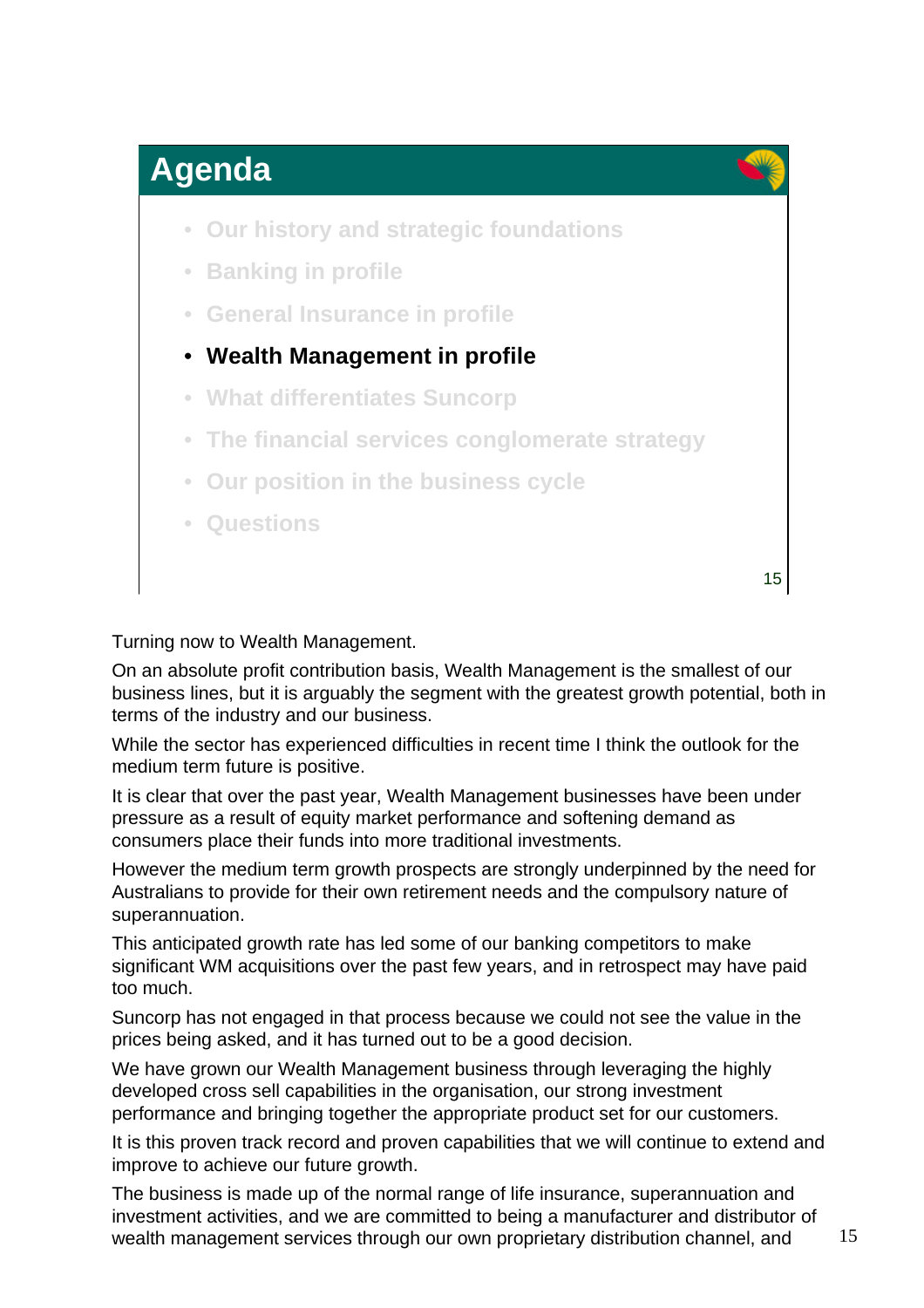

Looking at funds under management…

Suncorp's Funds Management fund generator is General Insurance. This division provides us with the critical mass to be within the top 20 fund managers.

Our funds under management are almost \$10 billion, with our GI business providing us some \$5 billion in shareholder funds and insurance liabilities to invest. Our retail Wealth Management business provides a further \$3.6 billion, with the balance of approximately \$1.2 billion being in the form of external wholesale mandates which we manage.

The funds are invested across a range of asset classes as you can see in this chart, with the majority in Cash, Australian fixed interest and Australian equities.

Given the nature of our investment stakeholders, we have developed a natural funds management strength in the areas of Australian asset sectors.

With some \$6.4 billion in Australian Fixed interest and equities, we believe that our current size as an funds manager is a competitive advantage, rather than a detractor, as many our our larger scale competitors may find it increasingly difficult to deliver superior investment performance going forward.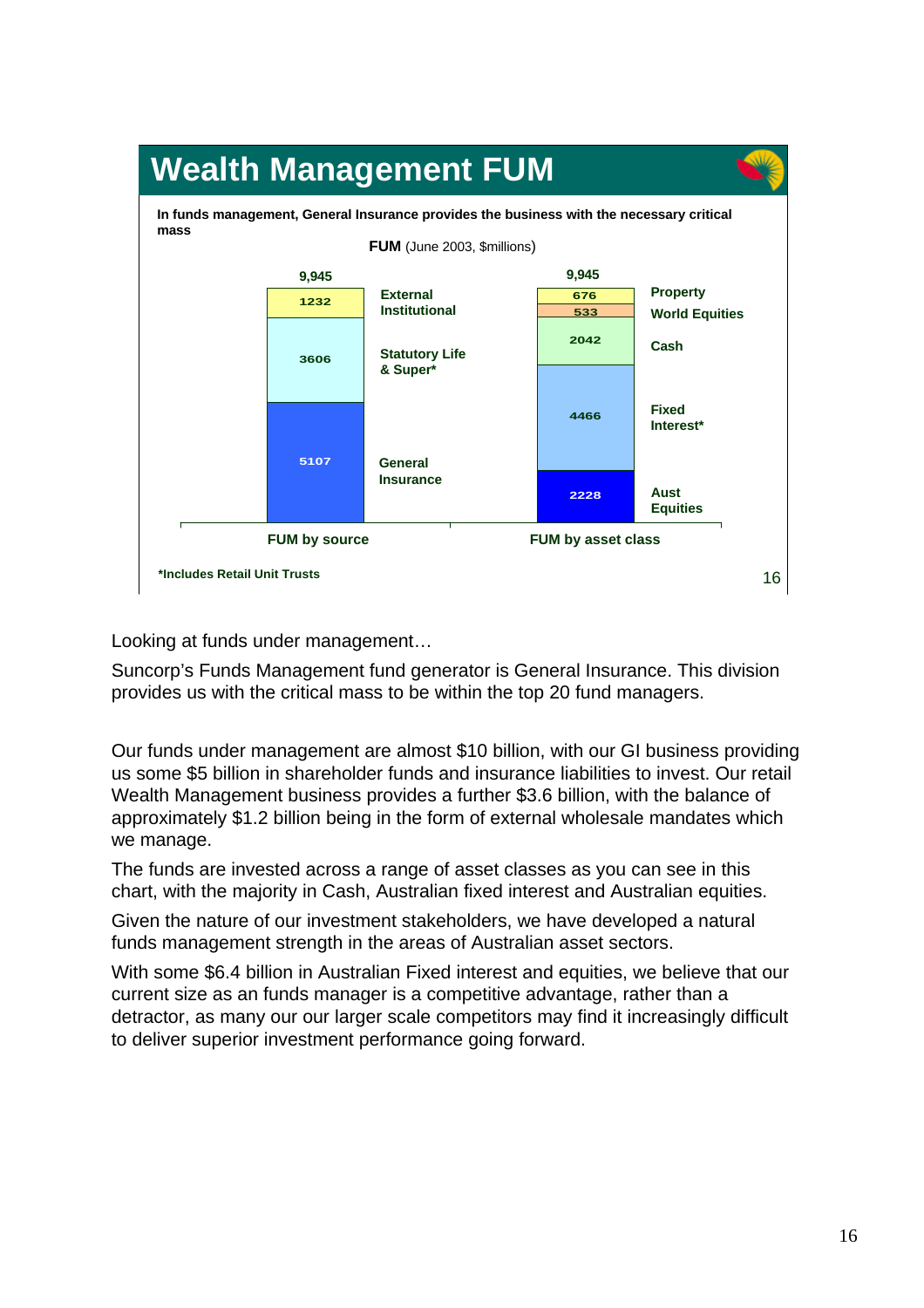

Looking at our profit performance, you can see that we steadily increased profits until 2001, when the volatility in investment markets took its toll on inflows and profitability.

The light blue segments of the chart represent some one off profits derived from restructuring our property portfolio, and from revaluations of some subsidiary companies.

The yellow portions of the bars represent the profits from funds management activities, and these have increased in recent years as the size of the funds under management grew with the GIO acquisition.

So you can see that the underlying profit contribution remains worthwhile at \$41 million, and our return on equity in the business is around the 18% level.

We see considerable potential for organic growth in this business and we have in place initiatives to boost our sales through external networks, lift our wholesale mandates, and increase our penetration of our existing customer base.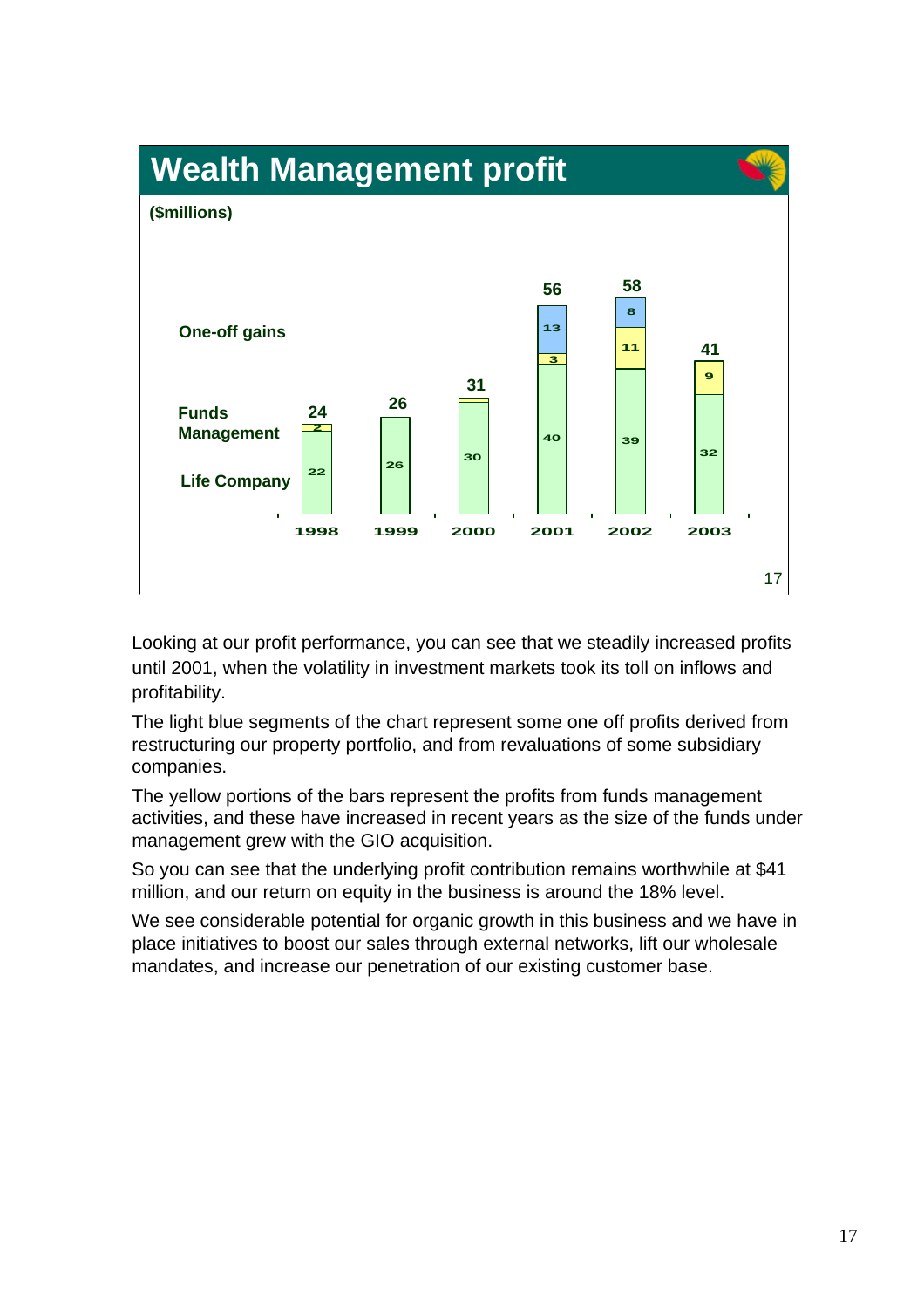

- **Our history and strategic foundations**
- **Banking in profile**
- **General Insurance in profile**
- **Wealth Management in profile**
- **What differentiates Suncorp**
- **The financial services conglomerate strategy**
- **Our position in the business cycle**
- **Questions**

18

Now you have an idea of what constitutes our business.

Now I would like to tell you a little about what differentiates Suncorp, and why we believe we can deliver better returns for shareholders in the future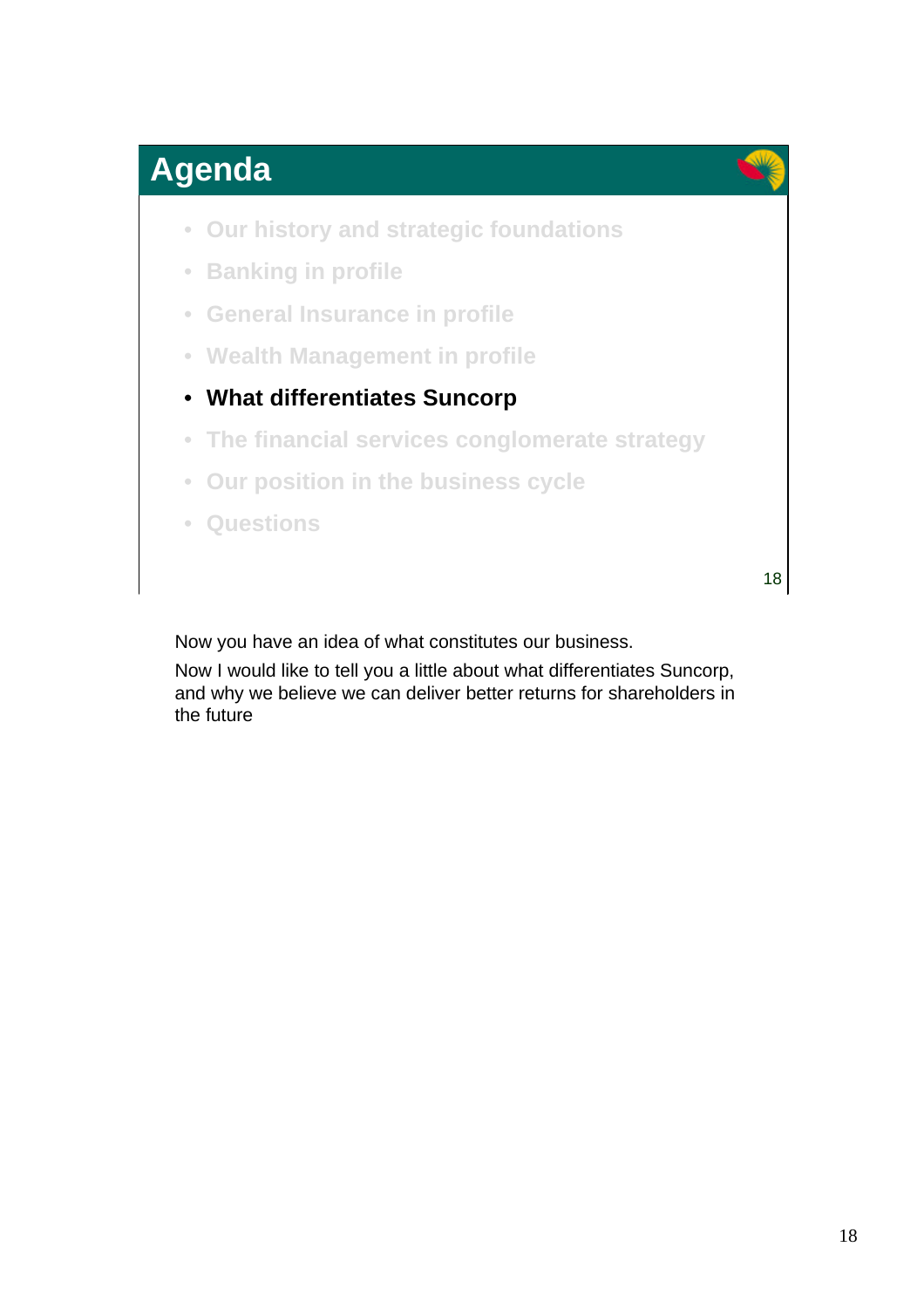

To begin with, we have a substantial advantage because we are based in Queensland and have our major exposure in the region, which consistently has demonstrated a capacity to grow faster than the Australian averages. Australia, in turn, has shown that it consistently grows faster than the rest of the world.

Queensland's outperformance has been driven partly by population growth. Queensland's rate of population growth is currently running at about 2.35% per year, which is more than twice the national population growth rate of 1.06%.

Population growth is due to substantial rates of interstate migration to Queensland as people move to the Sunshine State for lifestyle reasons and due to increased employment opportunities. Brisbane is expected to pass Melbourne to become Australia's second largest city by 2020.

So the bulk of our business is located in the growth region of Australia.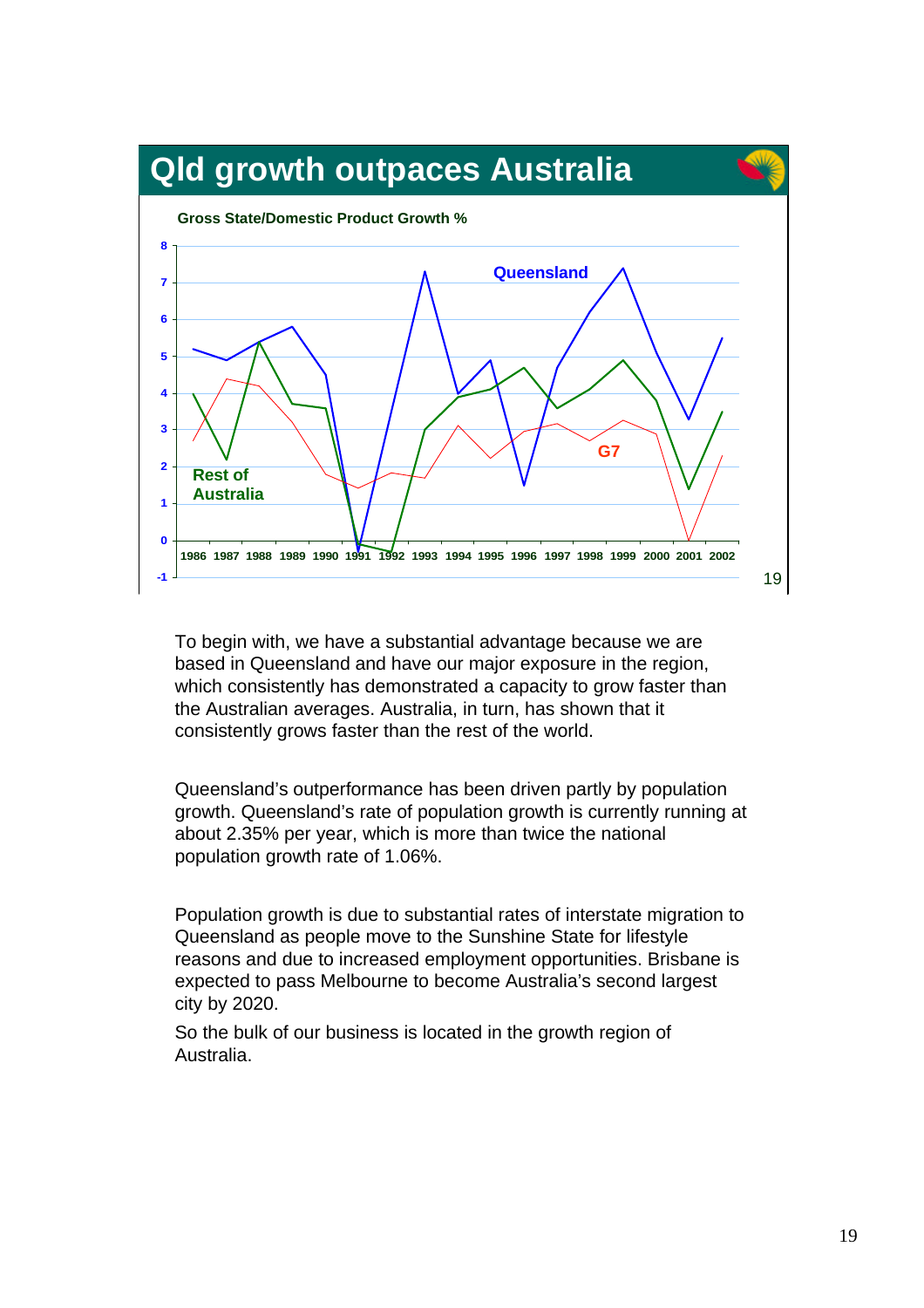#### **Customer satisfaction**



A second major feature of our business that differentiates us from the major banks is that as a regional, we benefit from significantly higher rates of customer satisfaction. You can see that from this chart, which tracks our customer satisfaction on the blue bars, compared with the average of the big 4 in the red bars. You can see that we consistently outperform the majors.

That is very important these days, because service and customer relationship management is becoming the battle field in financial services.

The banking industry in Australia has suffered significant reputational damage over the past decade as the industry has rationalised branches and staff, and introduced fees to compensate for reduced net interest margins.

The brunt of the reputational damage has been borne by the majors, and they continue to struggle with low levels of customer satisfaction.

Regional banks like Suncorp, with their more localised customer focus, have been able to take advantage of that opportunity to differentiate their brands from the majors.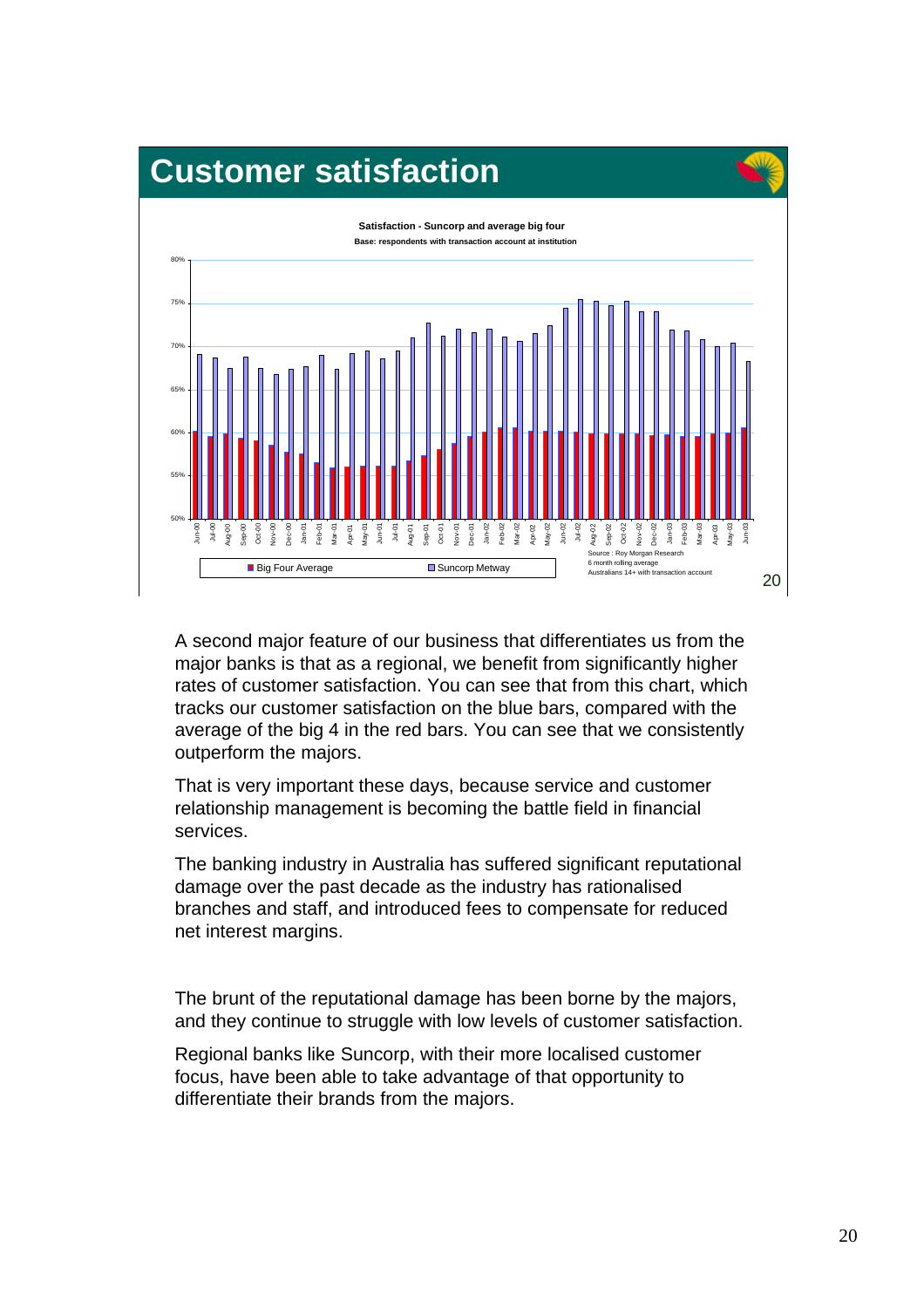

This is one factor that has enabled regional banks to grow at the expense of the majors in important market segments.

In addition to higher levels of customer satisfaction, as a regional bank we are seen as being closer to our customer base, with greater flexibility to respond to customer needs.

For the vast majority of our customers we have as good a range of products and services as the major banks, and we have an advantage financially because our product range is more heavily skewed to lower risk lending such as housing, with less exposure to big end corporate lending.

Our potential to take business at the expense of the majors is evident in this slide, which shows how Suncorp has been able to grow its interstate lending significantly in the past few years - that is in areas where we previously have not had a large presence.

Total assets outside Queensland increased by 27% to \$8.91 billion in the year to June 03, which is equal to 36% of the portfolio.

Disbursements outside Queensland now make up 44% of new lending, so we are clearly continuing to diversify our loan book, which reduces our geographic risk and improves our exposure to growth markets. I would like to stress that we have done this in a controlled way, without lowering our margins or credit standards in any way.

Lending growth was strongest in NSW, where total assets rose by 35% to \$4.7 billion.

This interstate growth, admittedly, is off a relatively small base, however, it shows the opportunity available to us in these markets.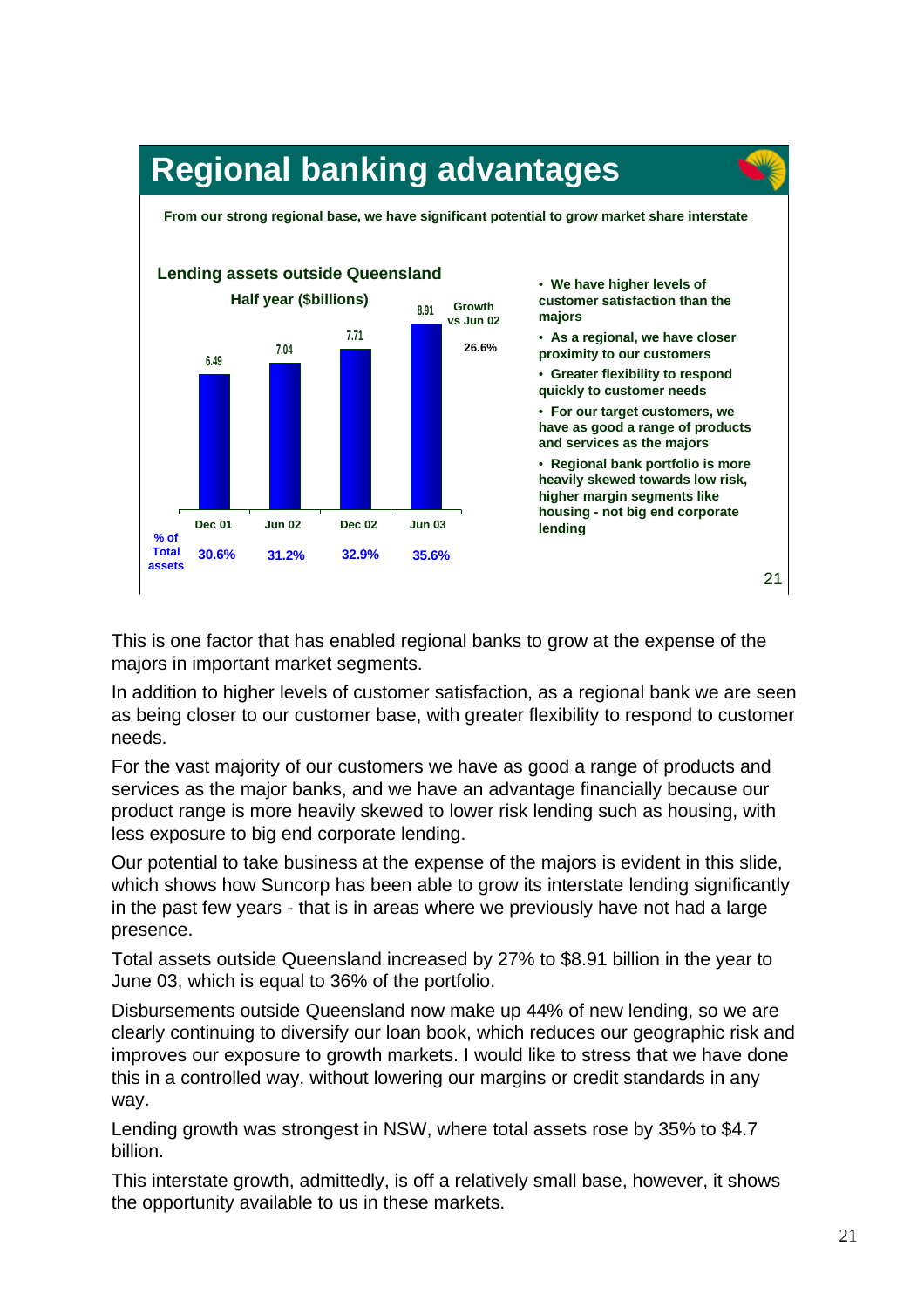

Another differentiating factor is the unique nature of our business, which I referred to earlier in the presentation.

Globally, over the past decade, we have seen financial institutions progressively diversifying their business operations outside of their traditional banking or insurance bases. Financial institutions have increasingly recognized the opportunities to sell a broader range of financial products to their customers.

Australia is no different in that regard, and we have seen many of the major banks diversifying into funds management activities in recent years.

However, the proportion of their earnings derived from non-banking operations is noticeably smaller than Suncorp. Suncorp earns some 53% of profits from non-banking business, compared to 5-15% for the majors.

So we are already the most diversified financial institution in Australia. We also are unusual because of our exposure to general insurance, as well as wealth management and banking.

Most of our competitors have not had the skills to operate in general insurance, and have therefore missed out on the strong upswing in the segment over the past two years.

We are therefore rare in the Australian market place in having a diverse business mix, and a broad range of skills across three business lines.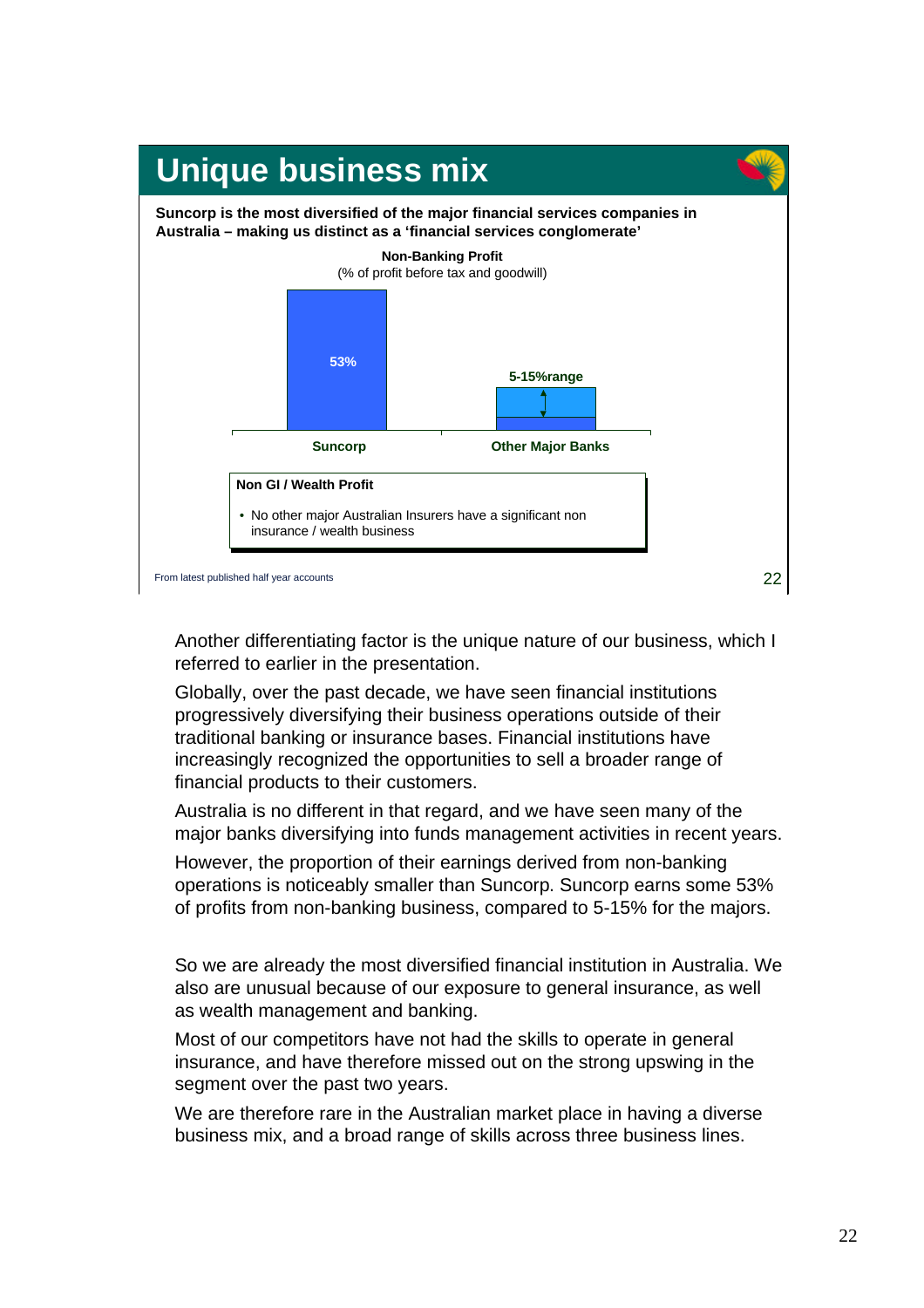

Because of our broad business mix, we have a major advantage in our ability to drive increased cross sales across the group.

Since the 1996 merger, we have been continually working to boost our cross sell capabilities.

We now boast the highest levels of cross sales of any financial institution in Australia, and we are growing that at a faster rate than most of our competitors. We also have the highest share of wallet of our major competitors, reflecting our broad product range.

Again, cross sell capability is a real competitive advantage. It is much cheaper to sell another product to an existing customer, than it is to acquire a new customer. I will speak more about cross sell in a moment.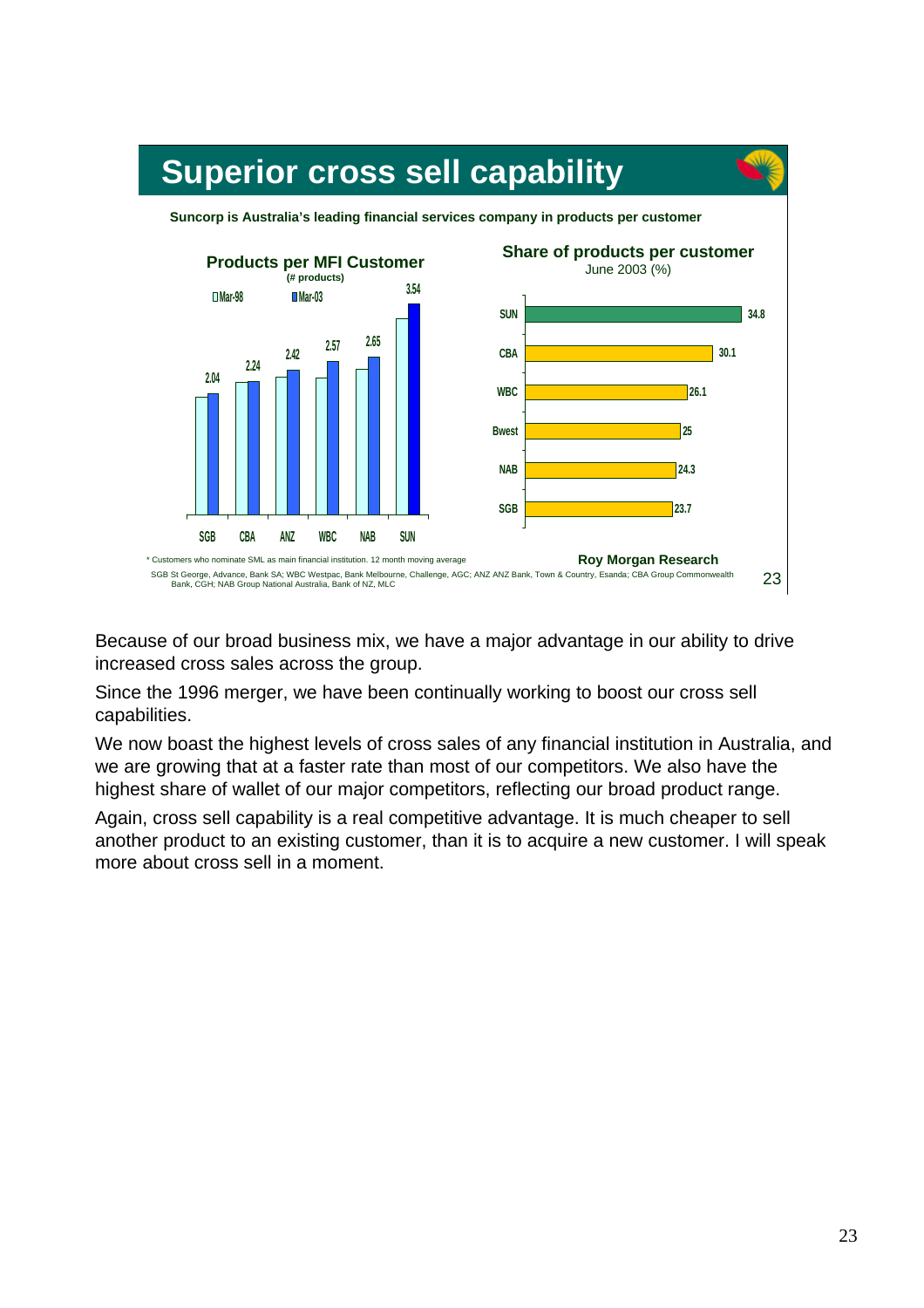

- **Our history and strategic foundations**
- **Banking in profile**
- **General Insurance in profile**
- **Wealth Management in profile**
- **What differentiates Suncorp**
- **The financial services conglomerate strategy**
- **Our position in the business cycle**
- **Questions**

24

Those are the variety of positive attributes that underpin our business.

Over the past year, we have looked at our strengths and reviewed our structure and our strategy to see how we could best leverage those strengths to deliver returns for shareholders.

We delivered the Financial Services Conglomerate strategy to the market in June.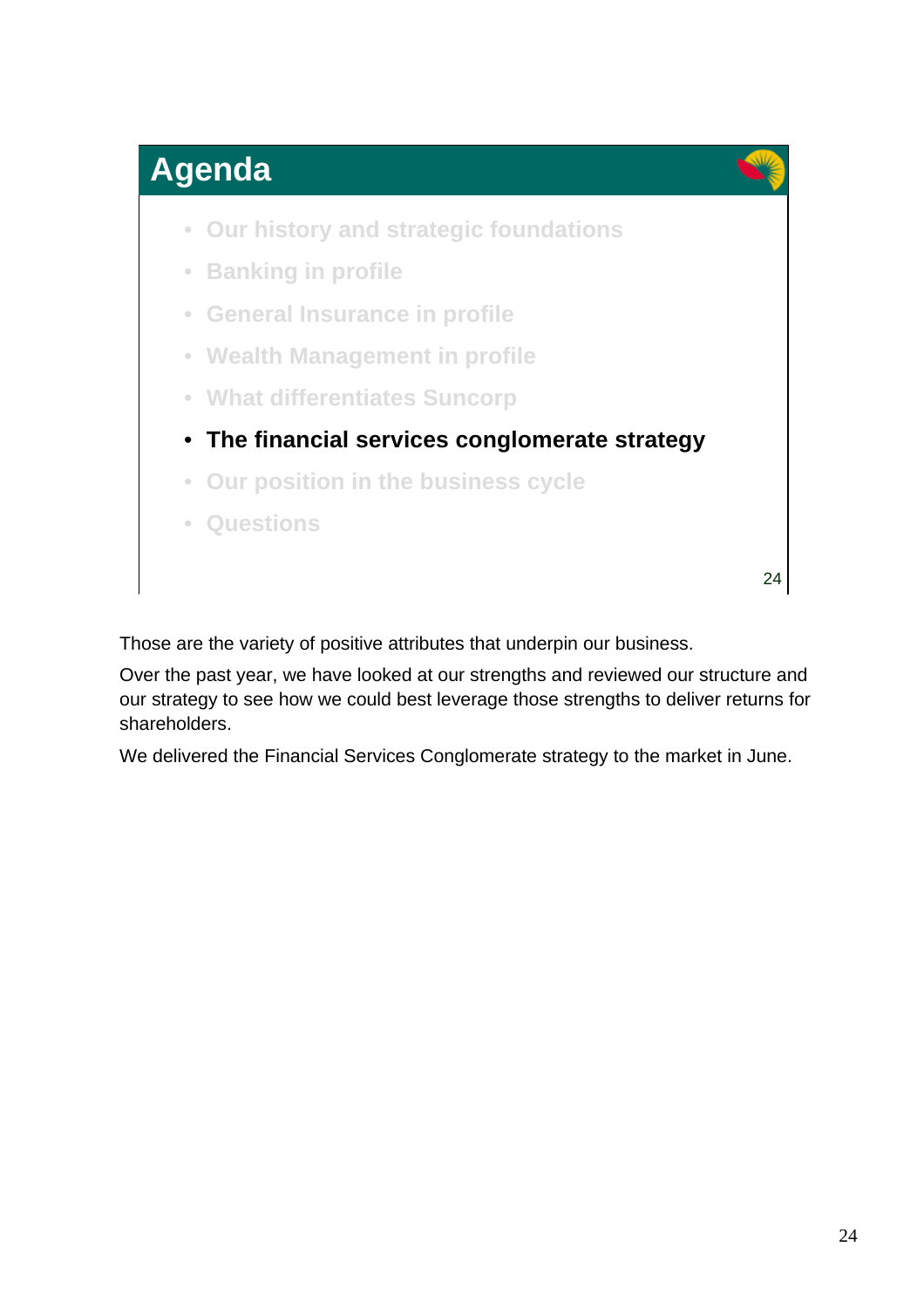

- That essentially requires us to be operating each of our business lines at peak efficiency, and then we can overlay on that the benefits of operating as a financial conglomerate, meaning we can deliver returns better than our peers.
- That means that instead of valuing us at the sum of the parts on a stand alone basis, the market should give us credit for an ability to deliver profits higher than the market.
- That way, we can reach a point where the market will value us at more than the sum of the parts - so  $1+1+1=4$
- The approach builds on our previous Allfinanz strategy, but with a much sharper focus on business line performance.
- While we have previously been achieving benefits from operating as a financial conglomerate, we haven't been operating our underlying business lines as well as we should, particularly our banking operations.
- That is partly due to a confusing organisational structure that was employed in the past, which was based on a matrix, which involved the business lines being transected by functional lines - distribution, product and operations.
- The result was a lack of accountability for performance.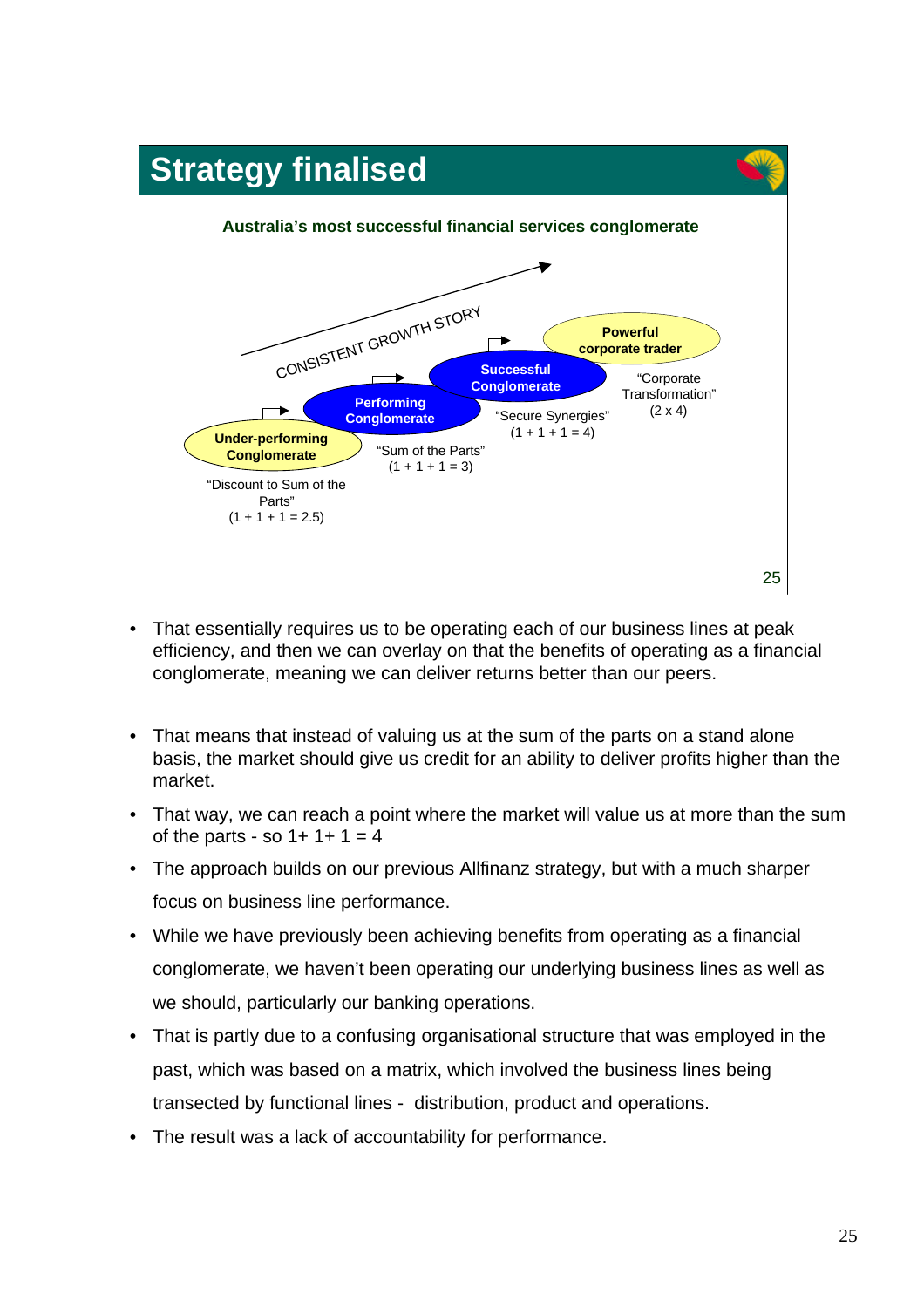

We have now implemented a much more streamlined organisational structure.

Under the new structure, which was put in place earlier this year, we are operating four distinct business lines beneath a focused corporate centre that houses shared services.

This replaces the previous matrix structure, and clarifies lines of reporting to ensure we have clear responsibility and accountability

The corporate centre structure allows us to take advantage of a variety of significant synergies in four areas:

Operating expenses - these are clearly available in areas such as distribution, marketing, IT etc.

Revenues - these are the opportunities to drive higher sales of products to existing customers by taking advantage of existing relationships and better customer knowledge

Innovation: this is the capacity to take best practice in one business line and adapt that expertise to other businesses. An example is the capacity to use risk based pricing techniques in general insurance and adapt them to banking

Capital: this refers to the ability to share capital across business lines as required to support the business, and it is acknowledged by ratings agencies.

These synergies enable us to extract additional benefits and savings.

It is not a complicated model. It is quite simple and logical. The key to its success lies in ensuring that the business lines are operating at peak levels, and the corporate centre is delivering all of the available synergies and benefits.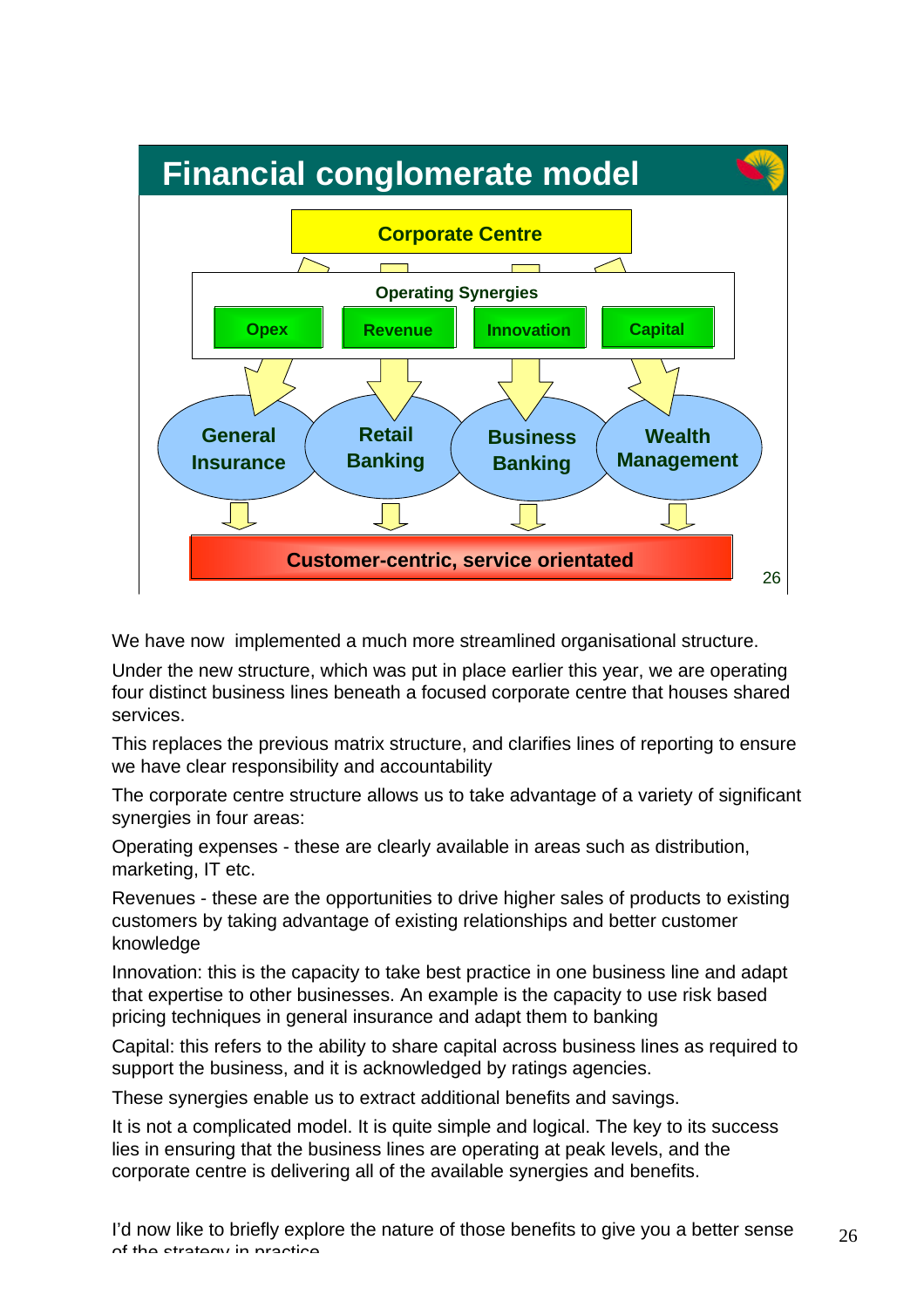#### **Benefits of a Conglomerate**



**The impact of running multiple business lines in Queensland is a profit uplift in excess of 20%.**

- One of the questions that Suncorp gets asked most frequently is about the tangible nature of the benefits in a conglomerate business.
- This graphic provides a snapshot for 2002 of the profit impact of Suncorp's conglomerate model in our Queensland business
- Late last year an external agency undertook an analysis of Suncorp's business for the purpose of identifying what synergy benefits there were in our business
- They identified 3 categories of synergy
	- cost synergy
	- cross-sell synergy
	- enhanced retention or entanglement benefit
- They determined that in aggregate these synergies drove in excess of a 20% uplift in profit, and that of this profit
	- 56% flowed from cost synergies
	- 32% from cross sell synergies and
	- 12% from incremental retention synergies
- As I mentioned this snapshot focuses on our conglomerate business in Queensland, we have of course earned significant additional cost synergies from the integration of the GIO business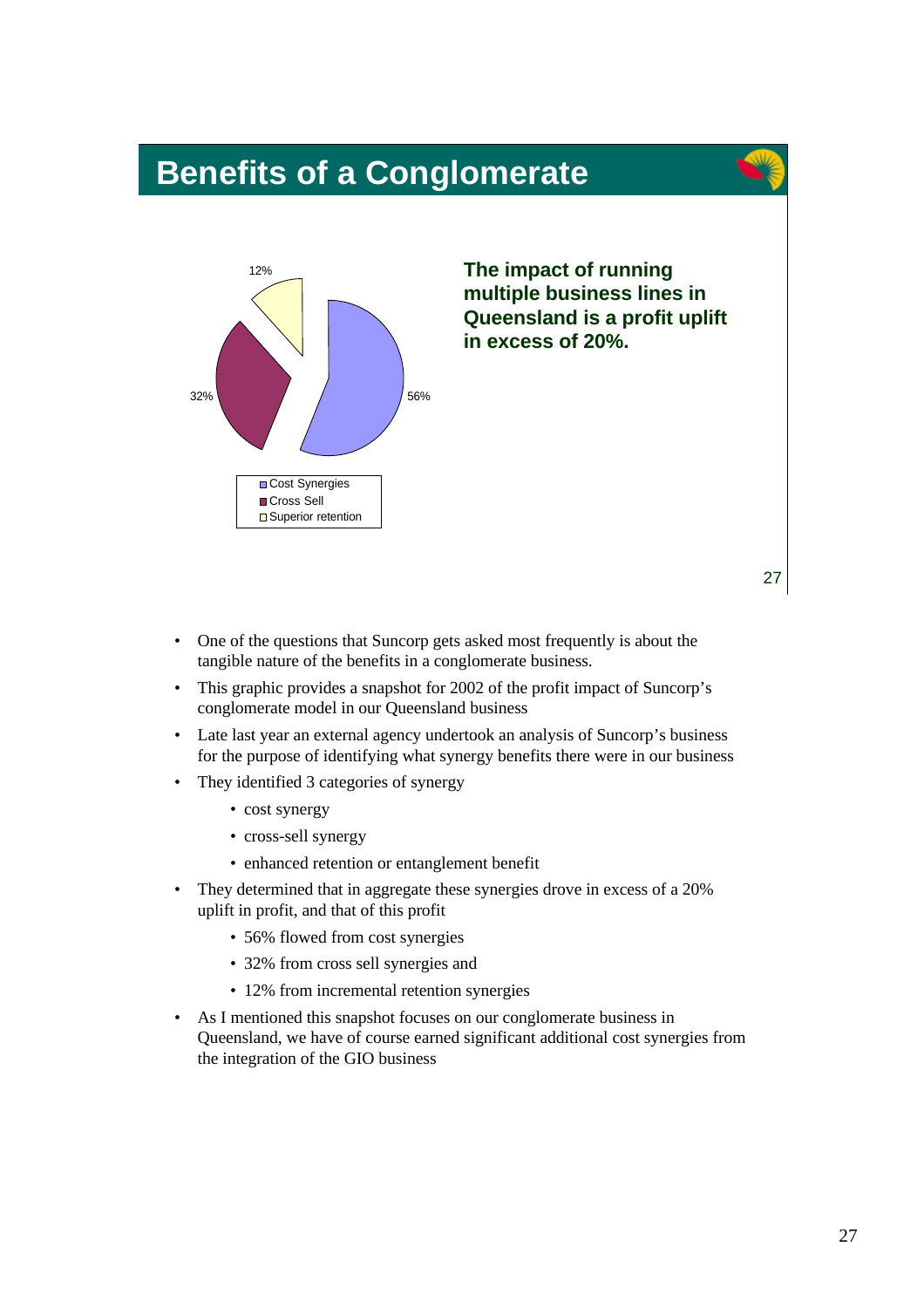# **Cost synergies broken down**

#### **Snapshot for 2002 of the cost synergies of Suncorp's conglomerate model within Queensland**



- Turning now to the cost synergies....
- These are derived from 3 broad areas of cost saving
	- A rationalised branch network accounts for 28% of the benefit
	- A shared IT infrastructure delivers 36% of the benefit, and
	- Sharing other central or overhead costs has delivered an ongoing saving of 36%
- Examples of Shared branch Network savings
	- staff
	- property / utilities
- Examples of Shared IT costs
	- personnel;
	- licensing costs and purchasing power;
	- application expenses and Intranet/ ancillary systems
	- To give you some sense of the magnitude the rationalisation of two separate IT divisions delivers us a \$20m saving each year.
- Examples of Other Shared Central costs
	- Marketing,
	- Finance,
	- Investor Relations,
	- HR,
	- Executive salaries,
	- Head Office Occupancy,
	- ASX Listing costs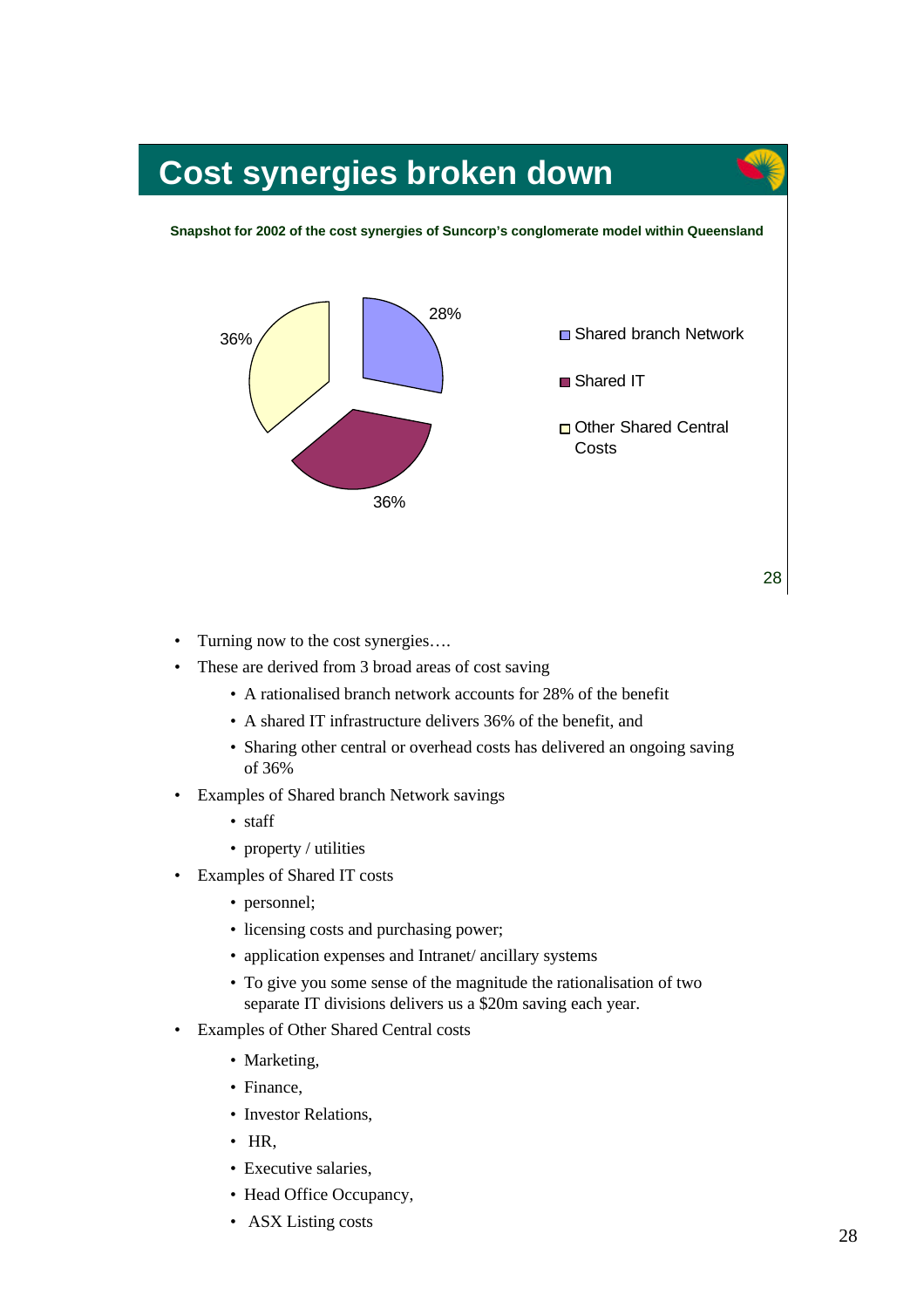

The synergies are clearly evident in our cost ratios.

In the general insurer, our expense ratio at 20.9% has come down sharply from the 27.2% level at June 01, as we have extracted the benefits of the GIO merger.

We are clearly the lowest amongst our peers, and while these ratios are affected by business mix, the point is that we are efficient, and competitive with our peers.

In the bank, our cost to income ratio is at 50%, which is as good as our major bank peers, and much better than most of our smaller regional banking competitors.

So we think this provides evidence that we are already deriving cost synergies across the business lines. But we also strongly believe that we have further to go in terms of driving down these ratios and other costs across the company.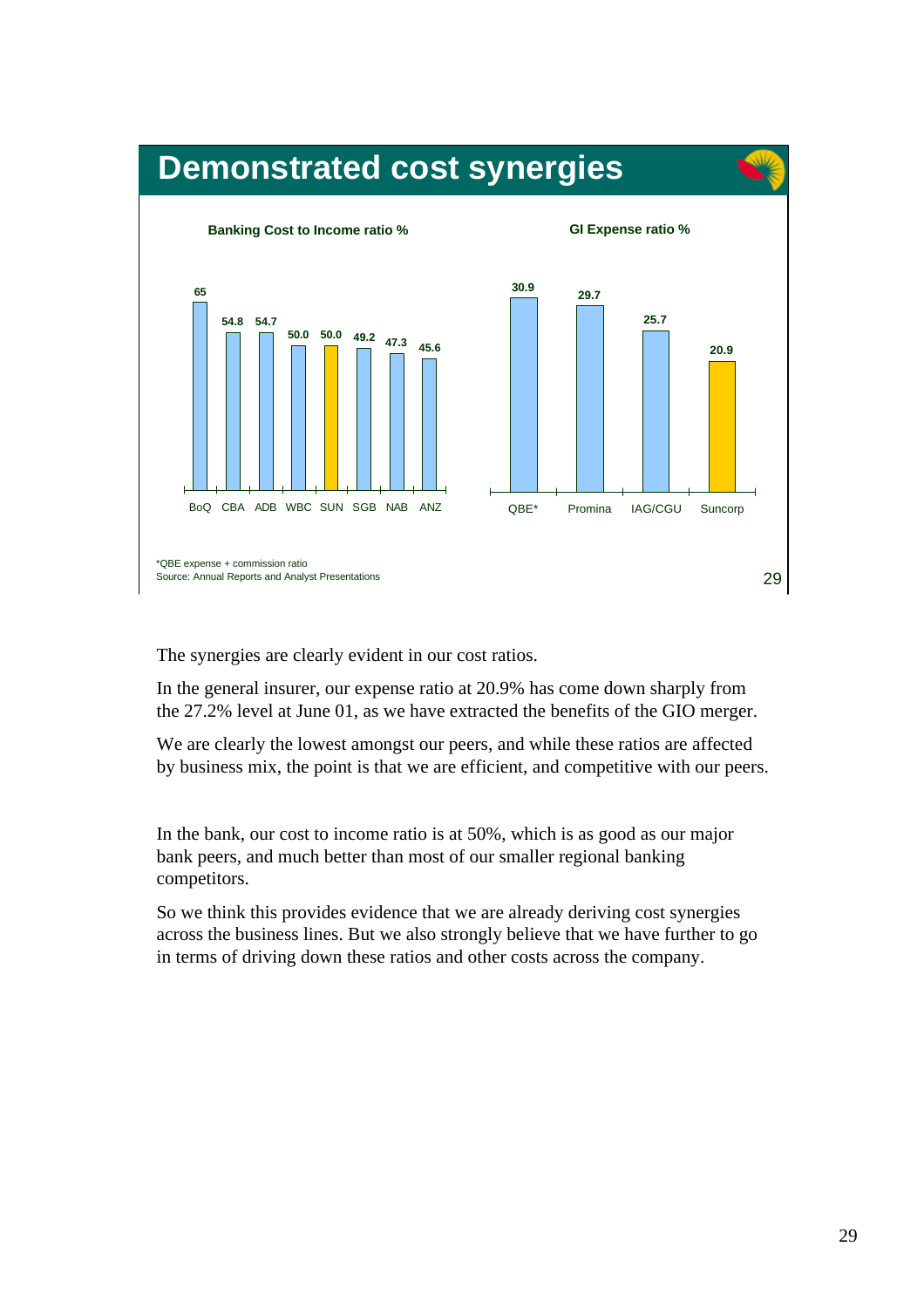#### **Increasing customer penetration**



- Turning now to cross sell....
- 3.6% of our customers hold products across all 3 lines of business and
- 24% of Suncorp's customer households hold both our banking and insurance products, and
- What is particularly pleasing however is that 41% of our insurance customer household base also hold banking products - this has significantly increased in recent times from 28% at the time of the Suncorp merger.
- It should be noted that a household measure has been used and consists of a group of customers that are linked by joint accounts.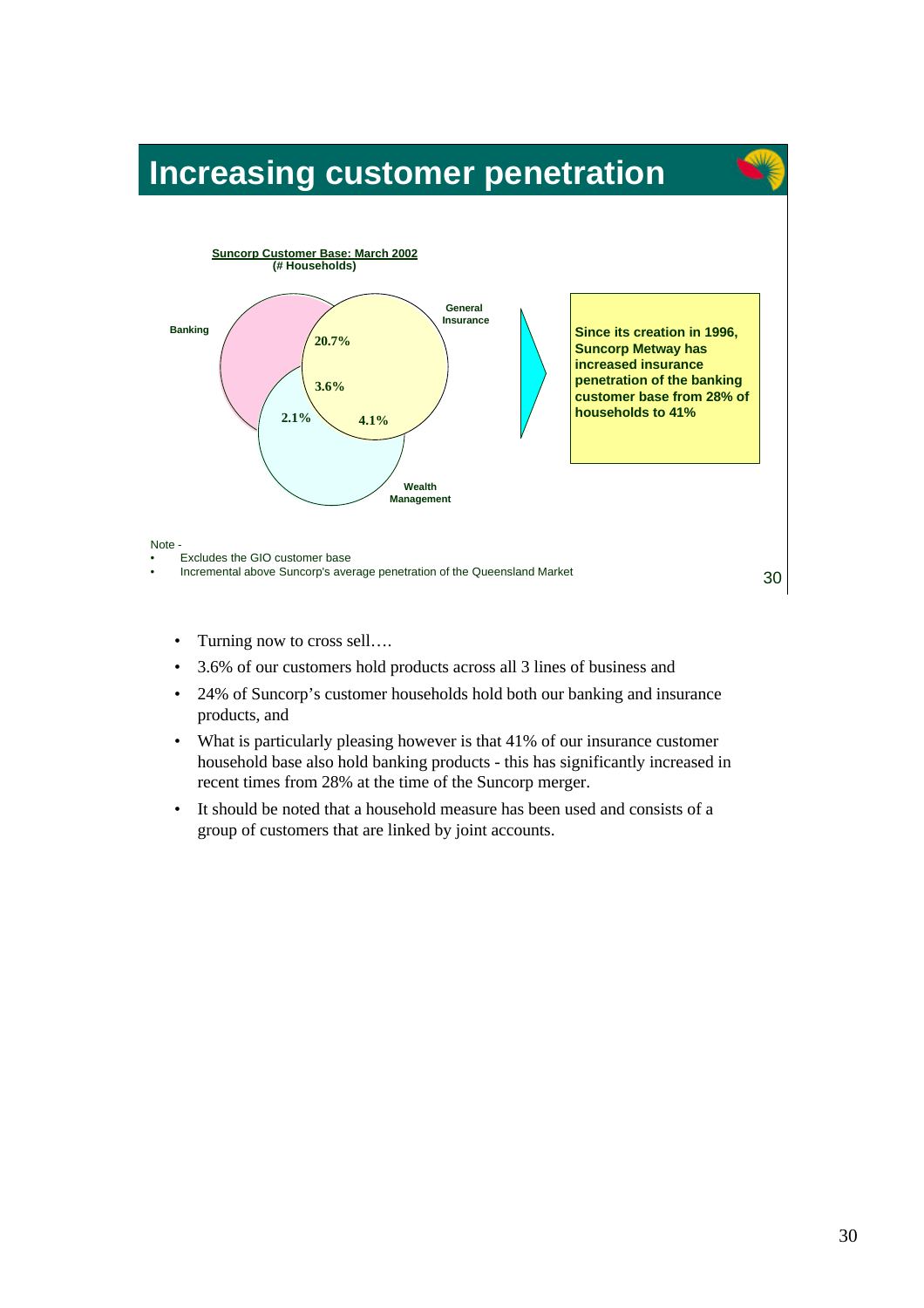#### **Superior customer retention**



 Defection defined as a customer ceasing relationship with SUN (ie all products sold); Average defection rates across lines of business

31

Turning now to the last of the synergy benefits - incremental retention through increased engagement. This accounts for 12% of our profit uplift through synergy benefits.

As this graphic demonstrates customer defection drops markedly as the number of products a customer holds increases. Whilst customers with only 1 product have on average 20.8% attrition per annum, the attrition drops to  $\sim$  4.6% as customer holdings increase to 4 to 6 products.

Of greater significance is our experience of the impact on retention of customer holdings across multiple lines of business. Whilst customers with 6 products in a single line of business have an annual attrition rate of 4.7%, customers who hold those 6 products across 2 or more lines of business are markedly less likely to defect with an attrition rate of just 0.5%.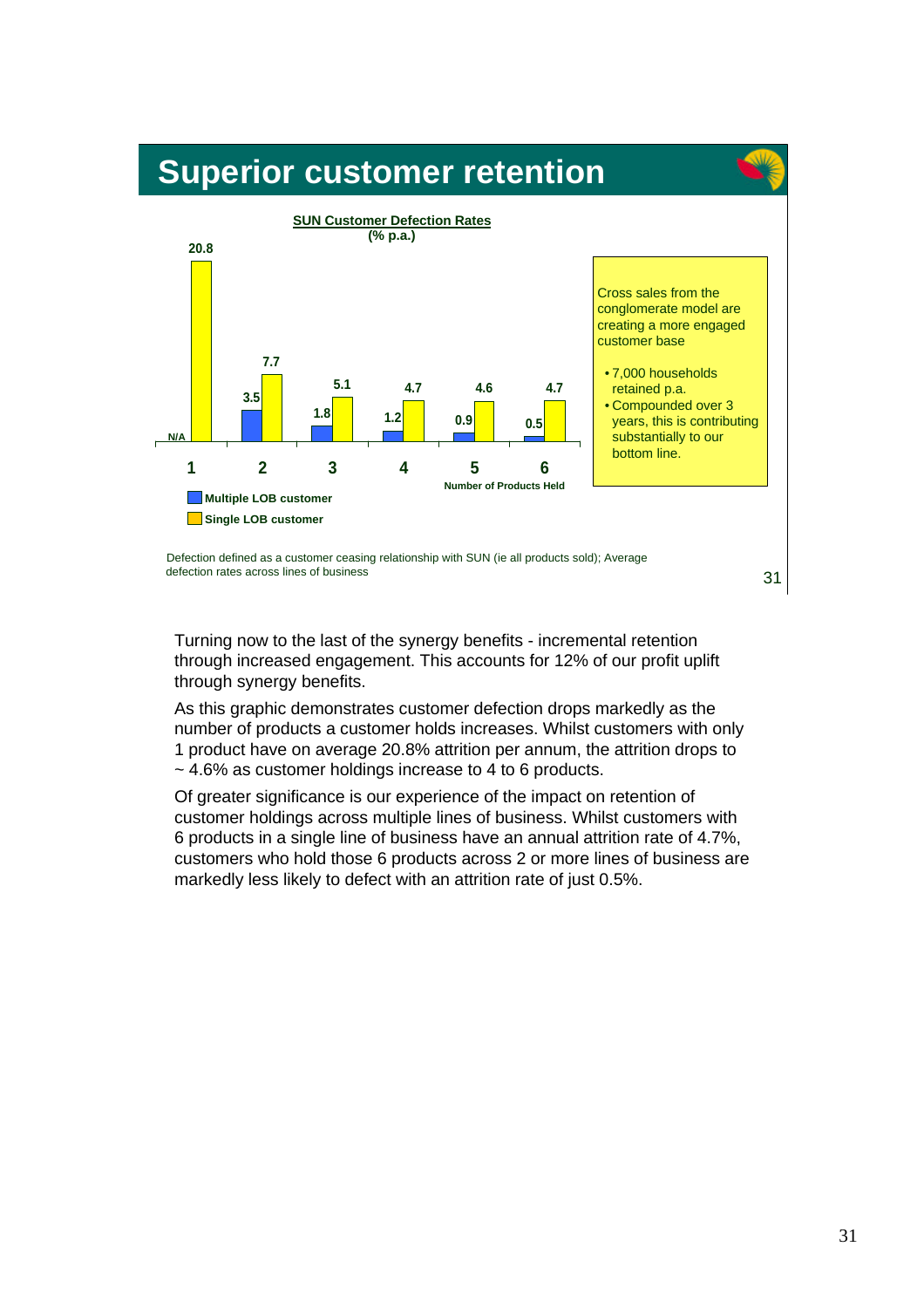

- **Our history and strategic foundations**
- **Banking in profile**
- **General Insurance in profile**
- **Wealth Management in profile**
- **What differentiates Suncorp**
- **The financial services conglomerate strategy**

#### • **Our position in the business cycle**

• **Questions**

32

So you will now have a better understanding of our background, the strengths of the group which provide us with important points of differentiation, and our strategy for the future.

 But I would now like to talk a little about where we are placed in terms of our corporate development.

As I explained at the outset, we have been through two major integrations processes during the past seven years.

Through each of these mergers we have delivered strong value for shareholders. But there is a cycle to the process.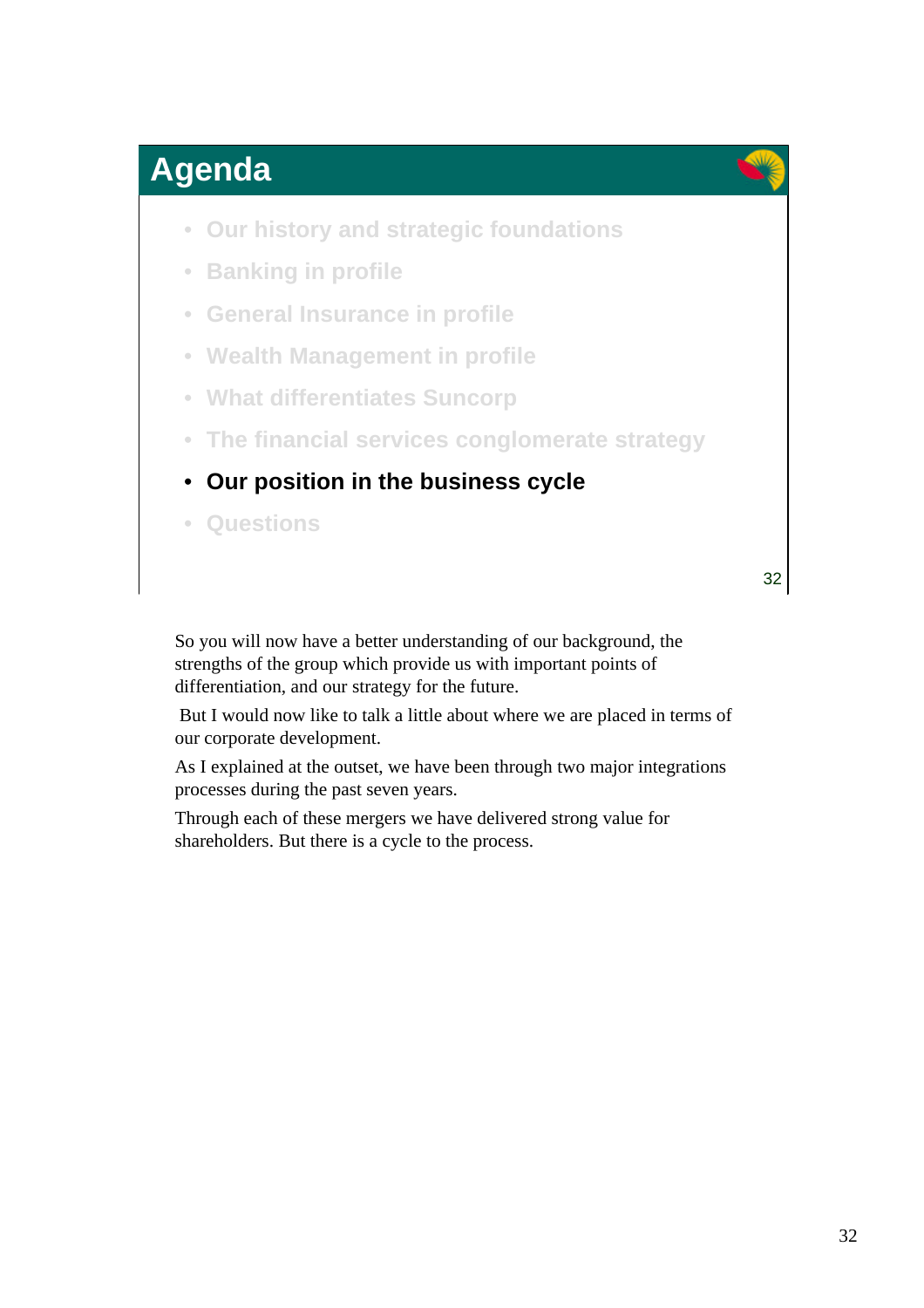

Some of you will be familiar with the Sigmoid curve theory, which suggests that companies can only maintain high growth rates for a certain period before their growth begins to falter and they reach a point of diminishing returns. At that point, they need to find new growth opportunities and reposition themselves to set a new platform for growth.

That often is seen in a temporary reduction in profits before they can move to a new higher level, and it is manifest in a wave pattern of growth.

You can see from this slide the Sigmoid curve cyclicality as it is reflected in our eps and ROE.

From the first merger, we saw strong profitability and merger benefits. We then enjoyed strong growth as we consolidated our share price out of that acquisition.

We were then in a position to make the next leap in growth via the GIO acquisition.

As you would expect, with the acquisition funded largely by equity, there was a period when the shares had been issued, but the benefits of the merger not yet realised, hence we saw the dilutionary effect.

With the last result, we emerged from that period and can now show conclusively that the acquisition has been accretive for shareholders, and the EPS is higher than its previous peak.

I believe we are now positioned nicely on the curve to reap the benefits of the new strong platform we have built through the GIO acquisition for the next few years.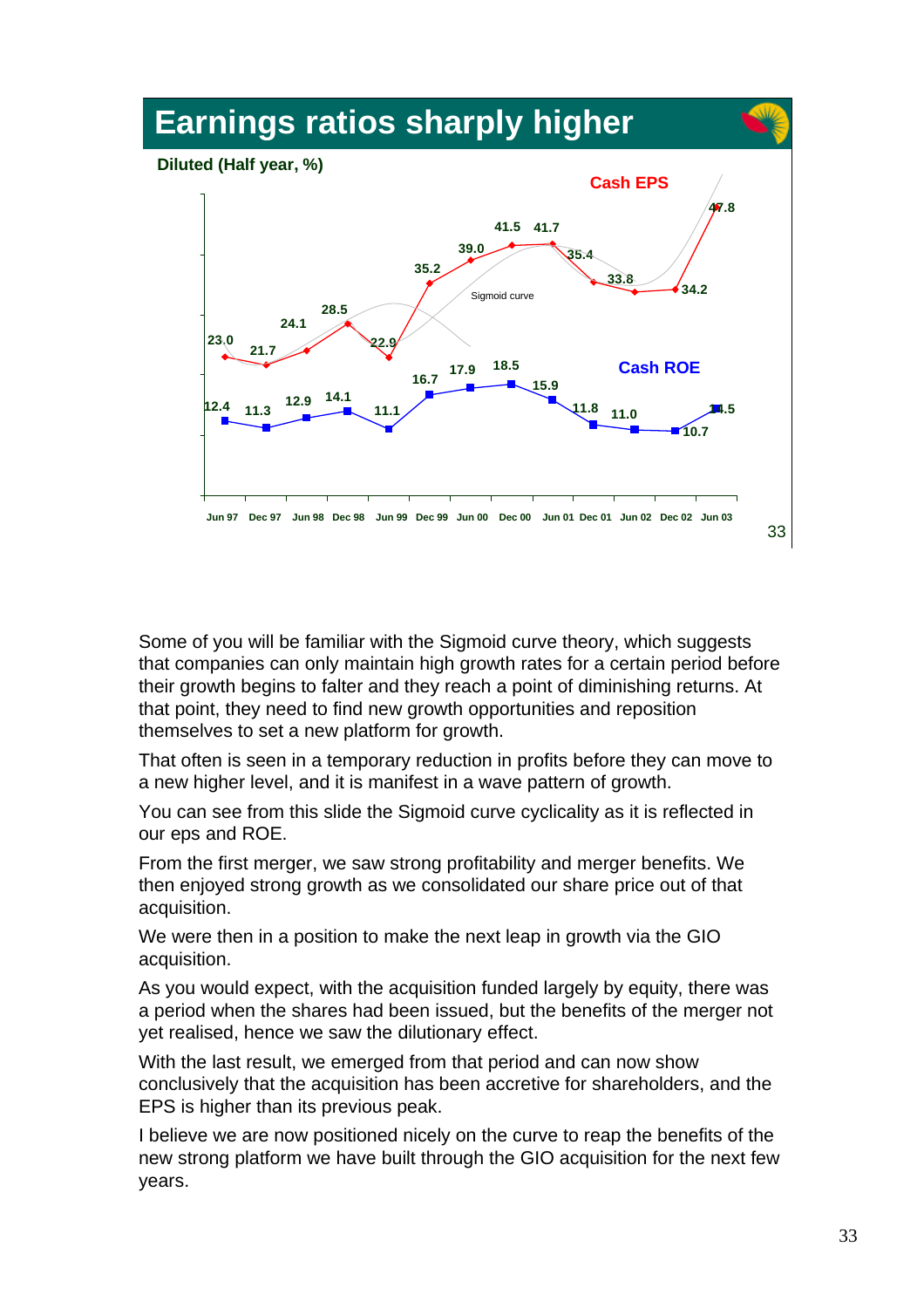#### **Repositioned for continued growth**

#### **Total Shareholder Return**

**Five years to June 02. Top 200 Australian Companies(1)**



- **Grow revenue faster than system**
- **Productivity gains of 5-10%**
- **Banking PBT high single digit growth**
- **GI ITR maintained 10-13%**
- **High single digit growth in Wealth Management profit**
- **15% underlying profit growth**
- **Top quartile shareholder returns**

2002 (1) Top 200 companies by market capitalisation

34

Looking forward, we expect to be able to generate good growth in a number of areas and we have set our financial goals accordingly.

Firstly, we aim to grow revenues in all business lines faster than system and to maximise the advantage of the conglomerate model through better cross sell ratios than any of our competitors. We are confident of achieving that goal.

Secondly we want to leverage our Transformation skills in a program of continuous improvement which will deliver consistent productivity gains of between 5% and 10% each year. This will generate the capacity to reinvest in our businesses at an appropriate level whilst still keeping tight control over costs.

Our aim in banking is to produce consistent high single digit growth rates for profit before tax. While we expect to see some slow down in asset growth for the industry in the current year, following the very strong growth of the past few years, we continue to expect to generate high single digit profit growth in the current year.

In General Insurance, we expect to be able to achieve a consistent insurance trading result in the range of 10-13%, although in years where there are multiple "catastrophes" it could clearly be lower, and in years where claims are very benign, it could be higher. The important point to understand is that profitability in the general insurance industry in Australia has undergone a structural step up over the past year, and Suncorp is well placed to reap the benefits of that shift.

In Wealth Management, we expect to see some improvement in profits in the current year as confidence returns to financial markets and investment income and business inflows recover.

So we are confident of achieving these outcomes, which will deliver a 15% increase in underlying profits, and enable us to continue our track record of being a top quartile company in terms of shareholder returns.

So on that note, I am happy to take questions.